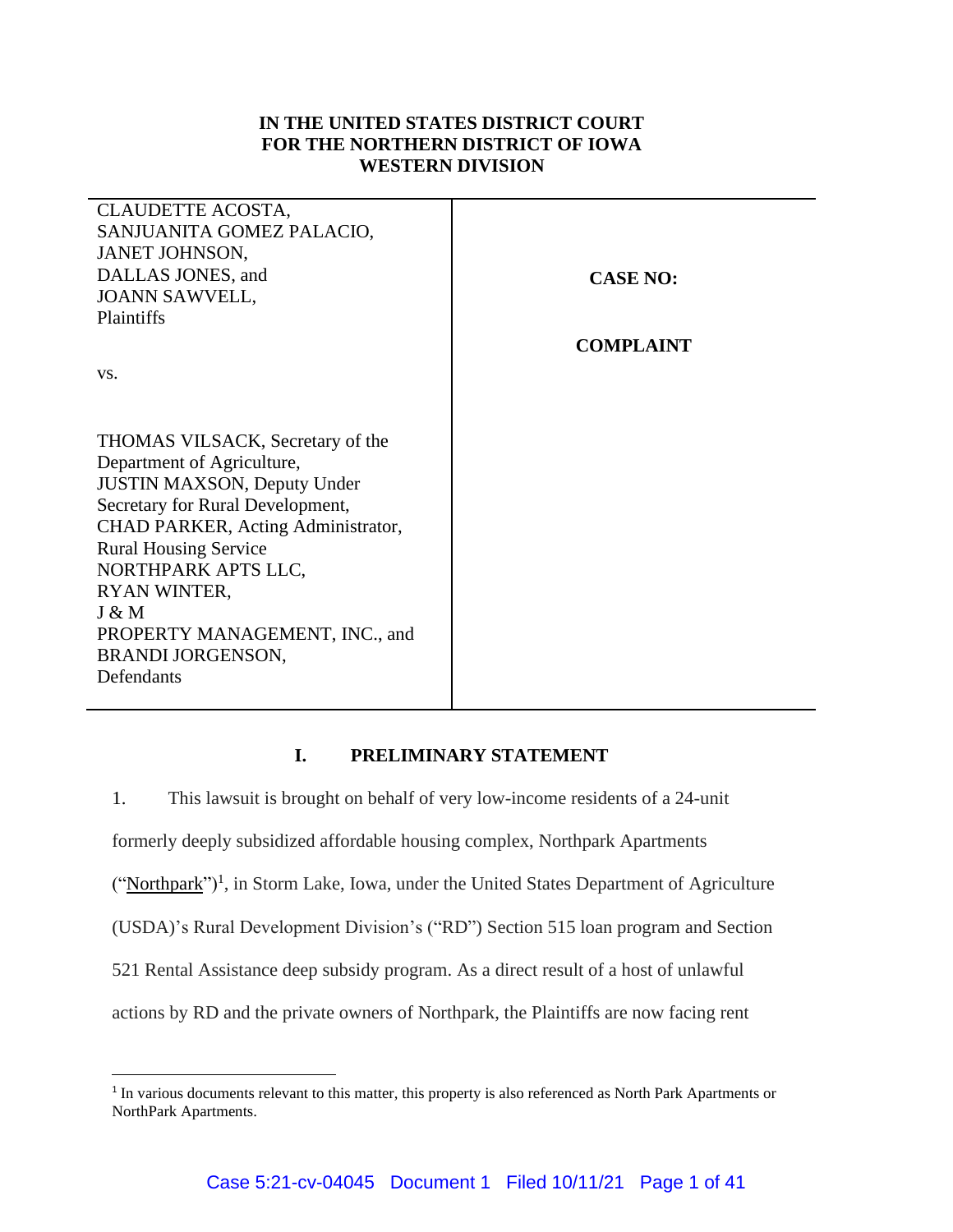increases, displacement, and homelessness.

2. In contravention of a 30-year use restriction, the Emergency Low-Income Housing Preservation Act, 42 U.S.C. § 1472(c), and the Fair Housing Act, 42 U.S.C. § 3601 *et seq*., RD approved a request to prepay the outstanding 515 loans.

3. RD, as well as the current and past owners, also violated Title VI of the Civil Rights Act and the Fair Housing Act when they failed to adhere to their Limited English Proficiency obligations.

4. RD also violated the Plaintiffs' due process rights guaranteed by 7 U.S.C. § 6991 *et seq.*, 42 U.S.C. § 1480 $(g)$ , and the 5<sup>th</sup> Amendment Due Process Clause when it failed to provide the Plaintiffs with the opportunity to appeal RD's prepayment approval.

5. The current owner's operation of the development also violates multiple use restrictions, the Plaintiffs' residential leases, and Iowa Landlord Tenant Law.

6. Finally, RD's operation of its voucher program is being administered in violation of federal law and in an arbitrary and capricious manner in violation of the Administrative Procedure Act.

7. Plaintiffs seek injunctive and declaratory relief to ensure that Defendants extend to Plaintiffs all the protections that Congress intended. Plaintiffs also seek to halt the owner's threat of rent increases and removal of utility allowances, as well as the owners' demand the Plaintiffs enter into the RD Voucher program or the U.S. Housing and Urban Development's ("HUD") Section 8 Housing Choice Voucher program, all of which are less advantageous than either the prior protections or the use restriction, and could result in the loss of vital tenant protections and their evictions.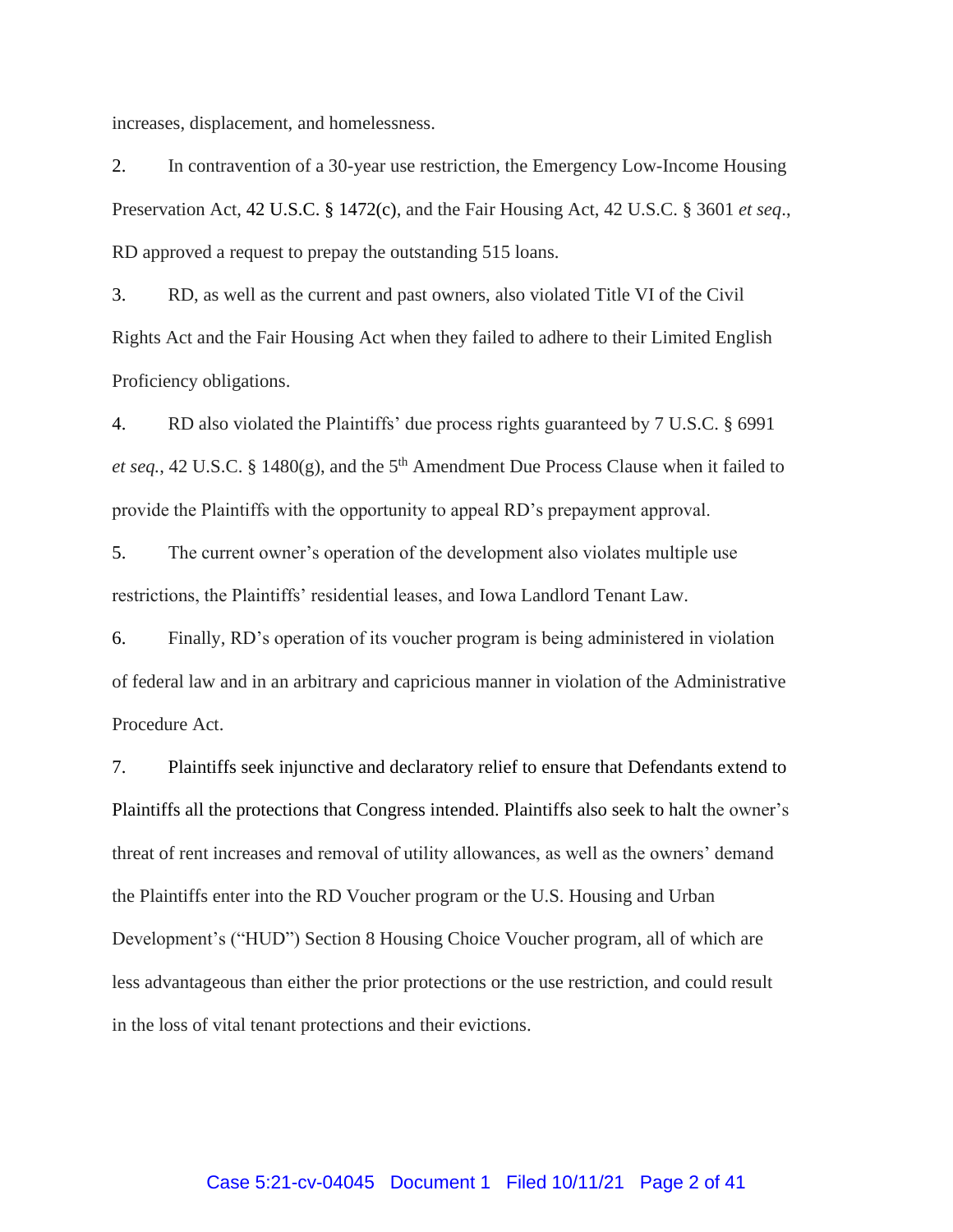#### **II. JURISDICTION AND VENUE**

8. The Court has jurisdiction pursuant to 28 U.S.C. §§ 1331, 1337, 1343(a)(3) and (4), 1361, and 1367, in that the Plaintiff's claims arise under the Fifth Amendment to the U.S. Constitution, the Administrative Procedure Act, Title VI of the Civil Rights Act and the Fair Housing Act. The Court has supplemental jurisdiction over the state law claims because they arise out of the same set of facts as Plaintiffs' federal law claims. Declaratory relief is authorized by 28 U.S.C. §§ 2201 and 2202.

9. Venue is proper pursuant to 28 U.S.C. § 1391 because a substantial part of the events or omissions giving rise to the claims in this action occurred in this judicial district, and the property that is the subject of the action is situated in this judicial district.

#### **III. PARTIES**

10. Plaintiff Claudette Acosta is a very low-income resident of Northpark who has lived at the property since 2009. Prior to May 26, 2021, she received Rental Assistance, a RD rental subsidy, which reduced her shelter payment, which includes rent and a utility allowance for tenant paid utilities, to 30% of her adjusted monthly income. The rent that she pays to Northpark is \$140 per month. Her current 12-month lease, which automatically renews annually, renewed on October 1, 2021. NorthPark Apts LLC, the current owner of Northpark, has told her that her new rent will be \$624 per month starting on October 1, 2021. Ms. Acosta is White. Ms. Acosta is disabled and receives \$814 per month in Social Security Disability Insurance ("SSDI"). She is unable to pay the new rent and has applied for and received an RD voucher, which requires her to sign a new lease

#### Case 5:21-cv-04045 Document 1 Filed 10/11/21 Page 3 of 41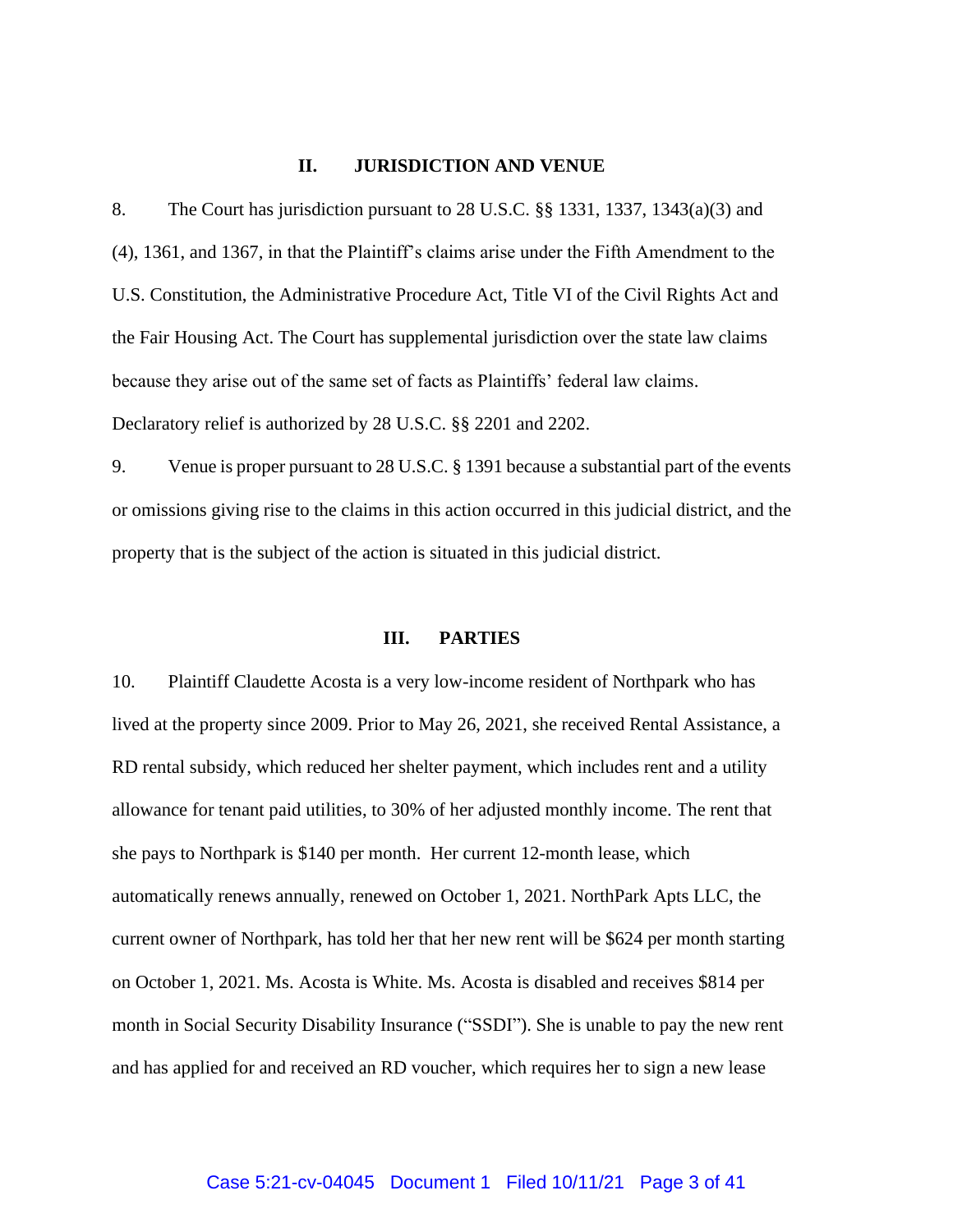that denies her benefits that she has received under the 515 program and does not protect her against eviction.

11. Plaintiff Janet Johnson is a very low-income resident of Northpark who has lived at the property since December of 2020. Ms. Johnson is White. She currently has a 12 month lease, which automatically renews annually, that will expire on December 1, 2021. Prior to May 26, 2021, she received Rental Assistance, which reduced her shelter payment, which includes rent and a utility allowance for tenant paid utilities to 30% of adjusted household income. Her rent payment to Northpark is \$0 per month. NorthPark Apts LLC has told her that her new rent will be \$740 per month starting October 1, 2021. Ms. Johnson recently became employed part-time and is working approximately 15 hours a week at \$9.50 an hour.

12. Plaintiff Dallas Jones is a very low-income resident of Northpark who has lived at the property since August of 2020. Mr. Jones is White. He has a 12-month lease, which automatically renews annually, that will expire on August 1, 2022. Prior to May 26, 2021, he received Rental Assistance, which reduced his portion of the shelter payment, which includes rent and a utility allowance for tenant paid utilities, to 30% of adjusted household income. His rent payment to Northpark is \$134 per month. NorthPark Apts LLC has told him that his new rent will be \$624 per month starting October 1, 2021. Mr. Jones is disabled and receives \$794 per month in SSDI. Mr. Jones has applied for and received an RD voucher, which requires him to sign a new lease that denies him benefits that he has received under the 515 program and does not protect him against eviction.

13. Plaintiff Sanjuanita Gomez Palacio is a very low-income resident of Northpark

#### Case 5:21-cv-04045 Document 1 Filed 10/11/21 Page 4 of 41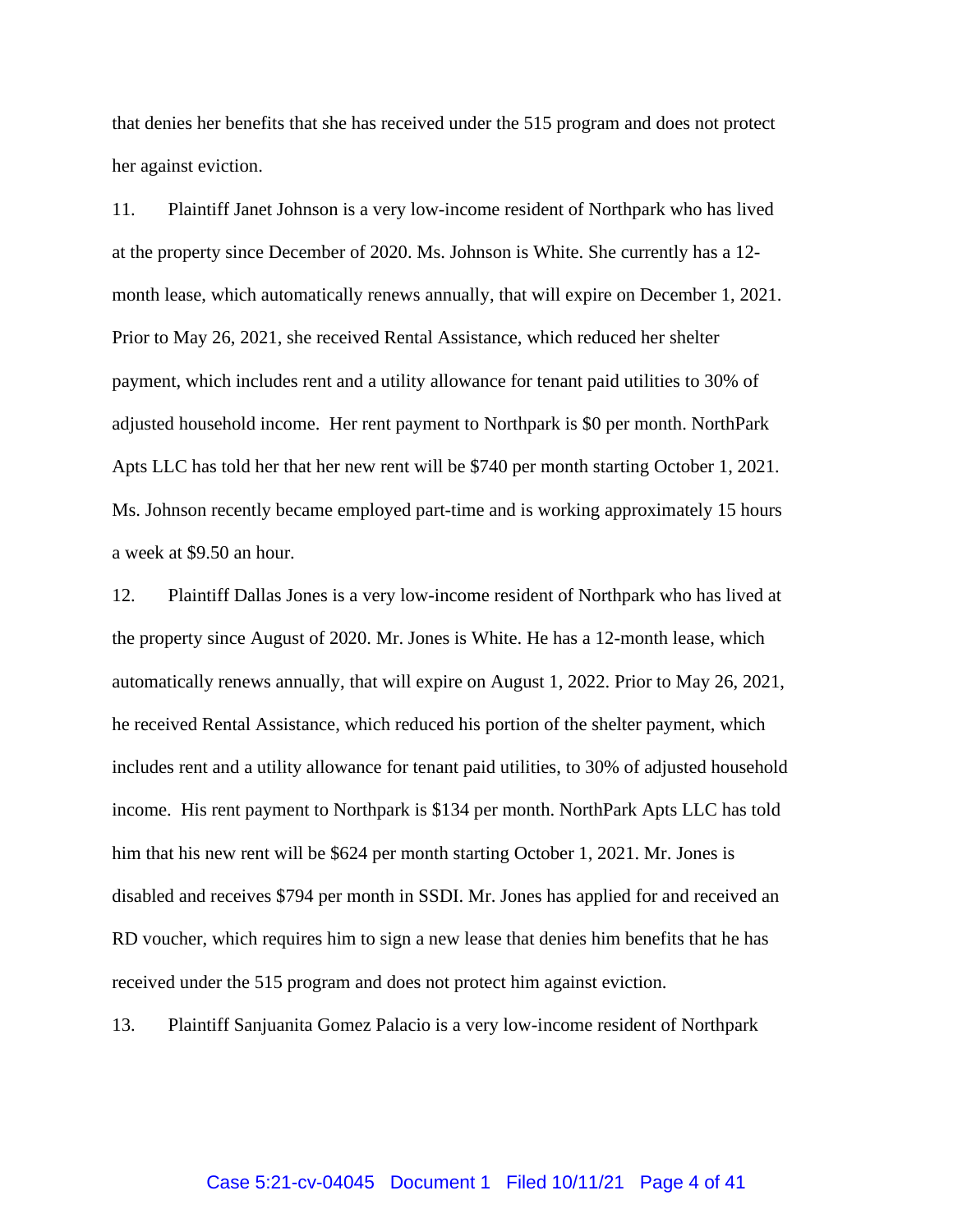who has lived there since March of 2020. Ms. Gomez Palacio is Latina. She has a 12 month lease, which automatically renews annually, that will expire on March 1, 2022. Prior to May 26, 2021, she received Rental Assistance, which reduced her shelter costs, which includes rent and a utility allowance for tenant paid utilities, to 30% of adjusted household income. Her rent payment to Northpark is \$221 per month, representing 30% of her adjusted monthly income. NorthPark Apts LLC has told her that her new rent will be \$624 per month starting October 1, 2021. Ms. Gomez Palacio is disabled and receives \$1,096 per month in SSDI. Ms. Gomez Palacio's primary language is Spanish and has difficulty reading and comprehending documents that are not in Spanish, particularly documents with technical or complex language.

14. Plaintiff Joanne Sawvell is a very low-income resident of Northpark who has lived there since 1994. Ms. Sawvell is White. Her 12-month lease, which automatically renews annually, will expire on August 1, 2022. Prior to May 26, 2021, she received Rental Assistance, which reduced her shelter costs, which includes rent and a utility allowance for tenant paid utilities, to 30% of adjusted household income. Her rent payment to Northpark is \$197 per month. NorthPark Apts LLC has told her that her new rent will be \$748 per month starting October 1, 2021. Ms. Sawvell works and her household monthly gross monthly income is approximately \$1,306.

15. Defendant Thomas Vilsack, the Secretary of the United States Department of Agriculture ("USDA"), is statutorily vested with the authority to operate the rural housing programs authorized by Title V of the Housing Act of 1949, 42 U.S.C. §§ 1471 *et seq*. Defendant Vilsack is sued in his official capacity.

16. Defendant Justin Maxson is the Deputy Under Secretary for Rural Development.

#### Case 5:21-cv-04045 Document 1 Filed 10/11/21 Page 5 of 41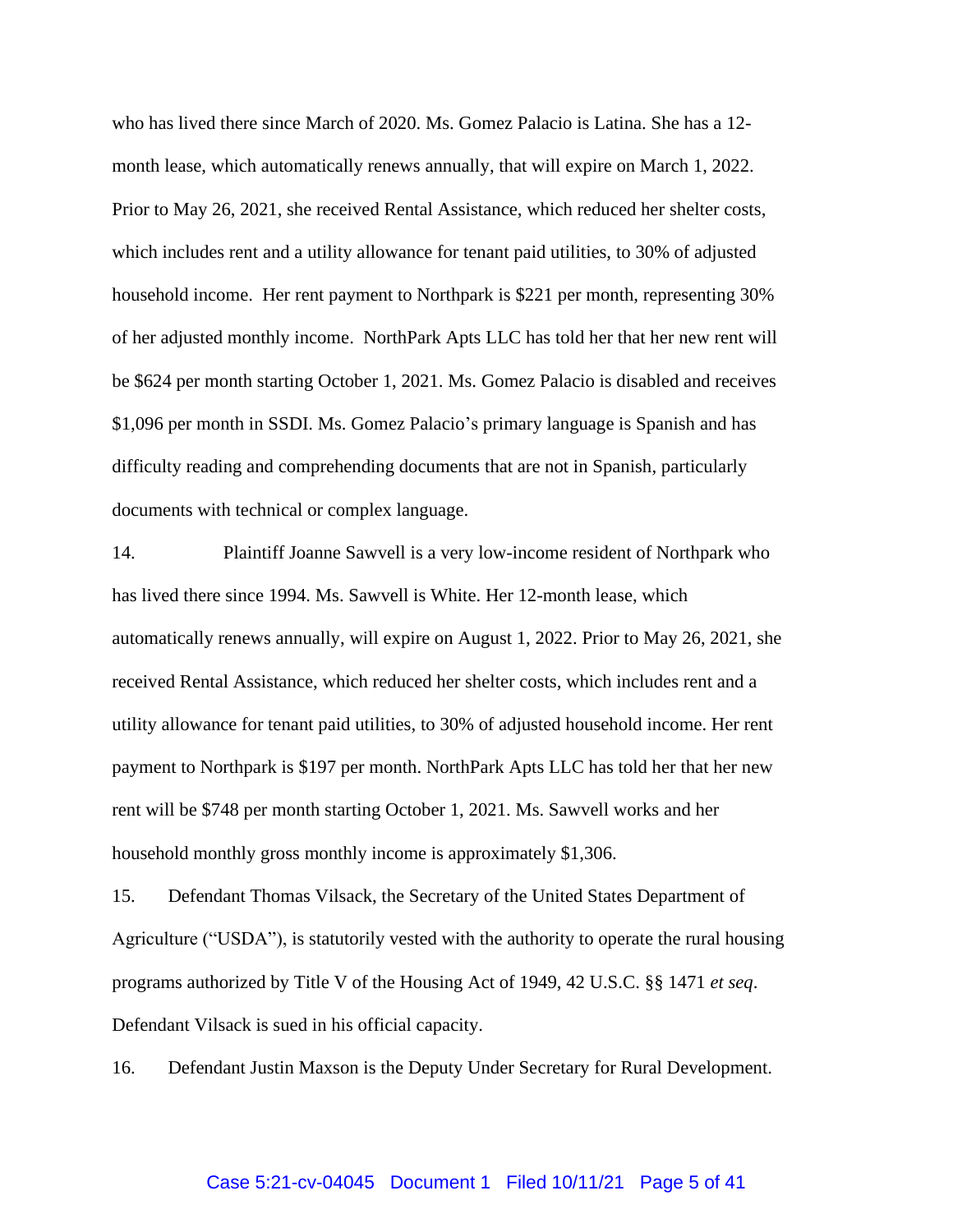The rural housing programs are administered and overseen by the RD mission area of USDA. Defendant Maxson is sued in his official capacity.

17. Defendant Chad Parker is Acting Administrator of the Rural Housing Service ("RHS"), and is responsible for the day-to-day administration of USDA rural housing programs at the national level. Defendant Parker is sued in his official capacity.<sup>2</sup>

18. Defendant NorthPark Apts LLC, an Iowa LLC, is the current owner of Northpark. It acquired Northpark from Northpark Apartments LLLP on or about May 26, 2021. That transfer became effective on June 1, 2021.

19. Upon information and belief, Defendant Ryan Winter, has a controlling interest in NorthPark Apts LLC.

20. Upon information and belief, Defendant J & M Property Management, Inc. ("J & M") currently manages Northpark on behalf of NorthPark Apts LLC.

21. Upon information and belief, Defendant Brandi Jorgenson has a controlling ownership interest in J & M Property Management, Inc..<sup>3</sup>

#### **IV. STATUTORY AND REGULATORY FRAMEWORK**

#### **A. USDA Loan Prepayment Requirements**

22. The Section 515 rural rental housing loan program, initially authorized by the Senior Citizens Housing Act of 1962, is a cornerstone of federally assisted affordable housing in rural areas of the United States. The Section 515 program allows RD to make mortgage loans to private owners in order to provide affordable rental housing for very

<sup>2</sup> Defendants Vilsack, Maxson, and Parker will hereinafter be collectively referred to as the "Federal Defendants."

<sup>3</sup> Collectively, unless otherwise noted, Defendants Northpark Apts LLC, Ryan Winter, J and M, and Brandi Jorgenson, will hereafter be referred to as "Northpark Apts LLC" or the "Private Defendants."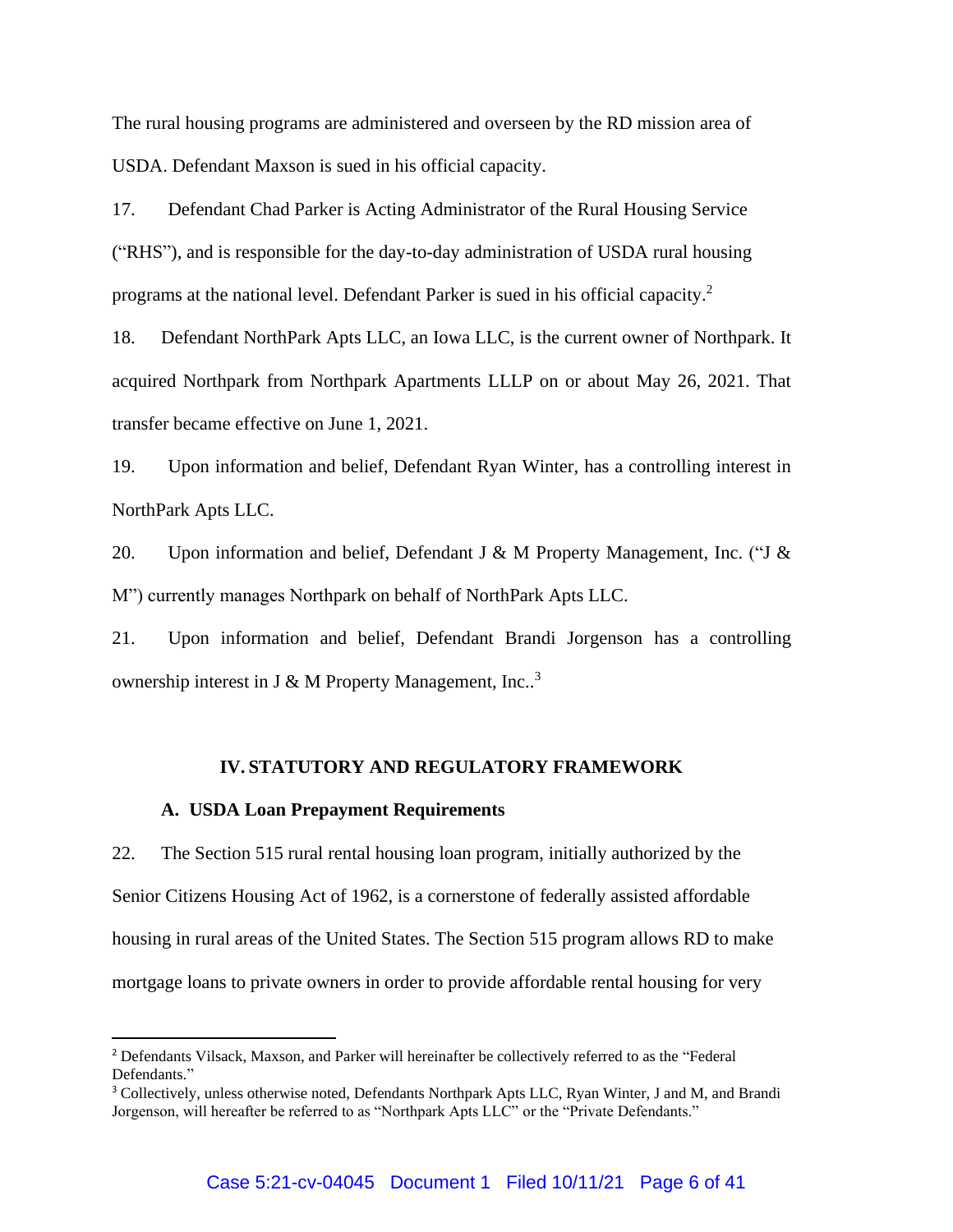low-, low-, and moderate-income families, elderly persons, and persons with disabilities. 42 U.S.C. § 1485. These 30-year loans are provided at an effective 1% interest rate and are amortized over 50 years. *Id*.

23. Until the passage of the Emergency Low-Income Housing Preservation Act of 1987 ("ELIHPA"), there were no use or prepayment restrictions on Section 515 developments prior to December 21, 1979. This allowed owners of 515 developments to leave the program by prepaying their loans at any time without any obligations to residents living in the developments, who were frequently displaced by the loss of subsidies and the resulting rent increases.

24. In 1988, responding to increased prepayments of pre-1979 Section 515 loans and the negative impact of those prepayments had on communities and residents, Congress enacted ELIHPA, P.L.  $100 - 242$  (Feb. 5, 1988).<sup>4</sup> ELIHPA's provisions applicable to Section 515 developments were intended to preserve Section 515 projects as affordable housing and protect residents against displacement by restricting the loan prepayment rights of owners who had entered Section 515 loans before December 21, 1979.

25. The express purposes of ELIHPA included the preservation and retention "to the maximum extent practicable as housing affordable to low income families or persons those privately owned dwelling units that were produced for such purpose with Federal assistance; [and,] to minimize the involuntary displacement of tenants currently residing in such housing." *Id.* at 101 Stat. 1878).

26. In 1989, Congress adopted prepayment restrictions on all new Section 515 loans made after December 15, 1989 for the term of the loan, 42 U.S.C. § 1472(c)(1)(B),

<sup>4</sup> The rural provisions of ELIHPA, as amended in 1992, are now codified at 42 U.S.C. § 1472(c).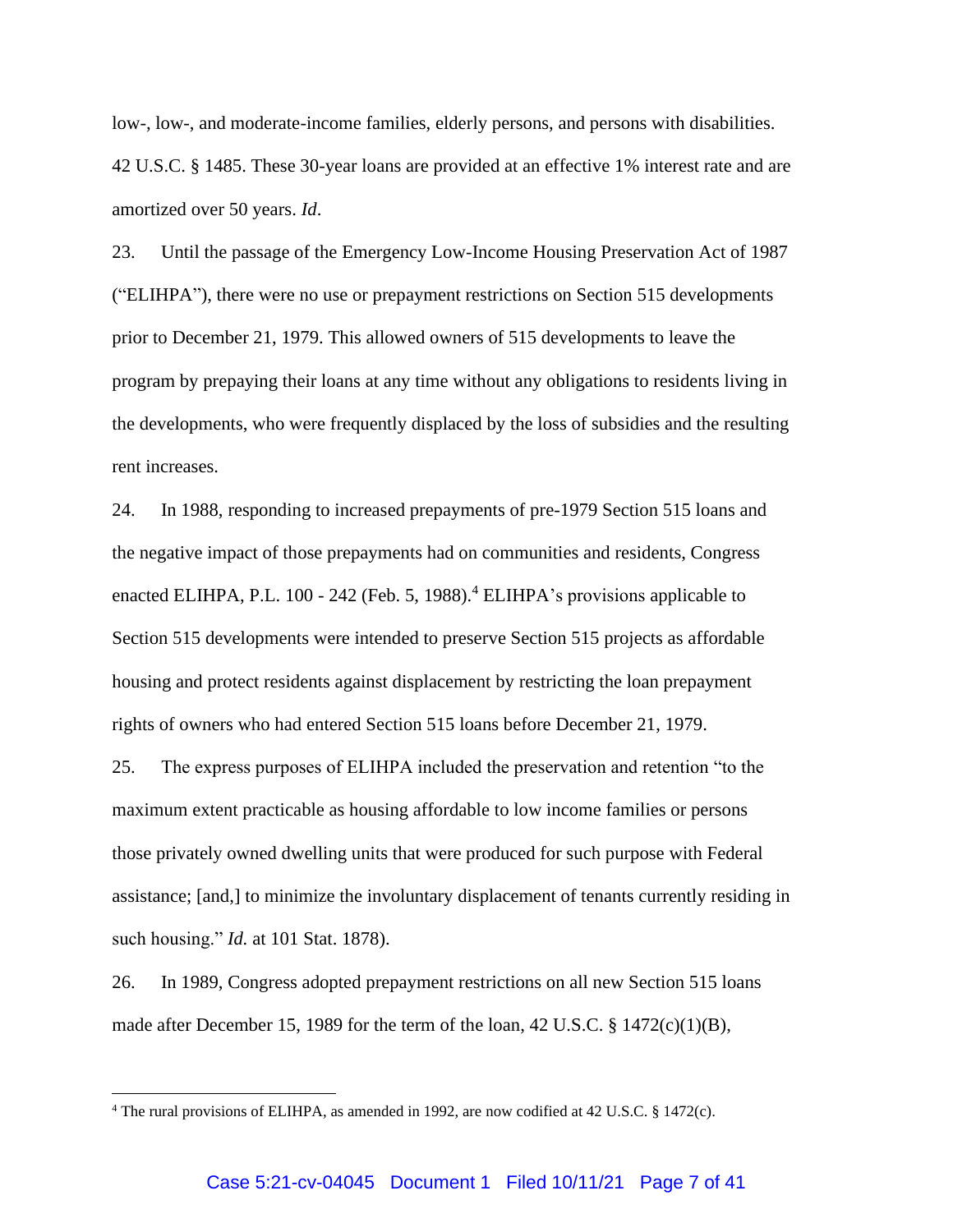thereby eliminating future prepayments of development financed after 1989.

27. In 1992, Congress extended the ELIHPA prepayment restrictions to all developments financed between December 21, 1979 and December 15, 1989. 42 U.S.C.  $$1472(c)(1)(A).$ 

28. RD regulations define a prepayment as "[a]ny mortgage payment that retires a USDA mortgage prior to its original maturity date." 7 C.F.R. § 3560.11. 93. Once a loan is prepaid all subsidies that reduce the rents to residents, including Interest Credit and Rental Assistance, cease. 42 U.S.C. §§ 1490a(a)(1)(B) and 1490a(2)(A); 7 C.F.R. § 3560.11.

29. Once a complete prepayment request has been submitted by an owner of a Section 515 property, RD has 30 days to notify residents of the owner's request to prepay the loan, pursuant to 7 C.F.R. § 3560.654, and 60 days to determine the eligibility of the loan for prepayment and whether the borrower has or will comply with applicable prepayment laws and regulations. If the owner's prepayment request meets these and other requirements, RD must offer incentives to the owner to remain in the program. 42 U.S.C. § 1472(c)(3); 7 C.F.R. § 3560.653(e).

# **1. RD Consideration of Prepayment Impact on Minority Housing Opportunities**

30. If the owner rejects the incentives, RD must determine whether the prepayment will materially affect housing opportunities of minorities. 42 U.S.C. § 1472(c)(5)(G)(ii). When RD determines that prepayment will materially affect housing opportunities of minorities, the owner must, for 180 days, offer to sell the development at its market value to a nonprofit or public agency which would maintain the development as affordable housing. 42 U.S.C. §§ 1472(c)(5)(A), 1472(c)(5)(G).

31. Prior to 2005, RD regulations with respect to making a finding on the impact of the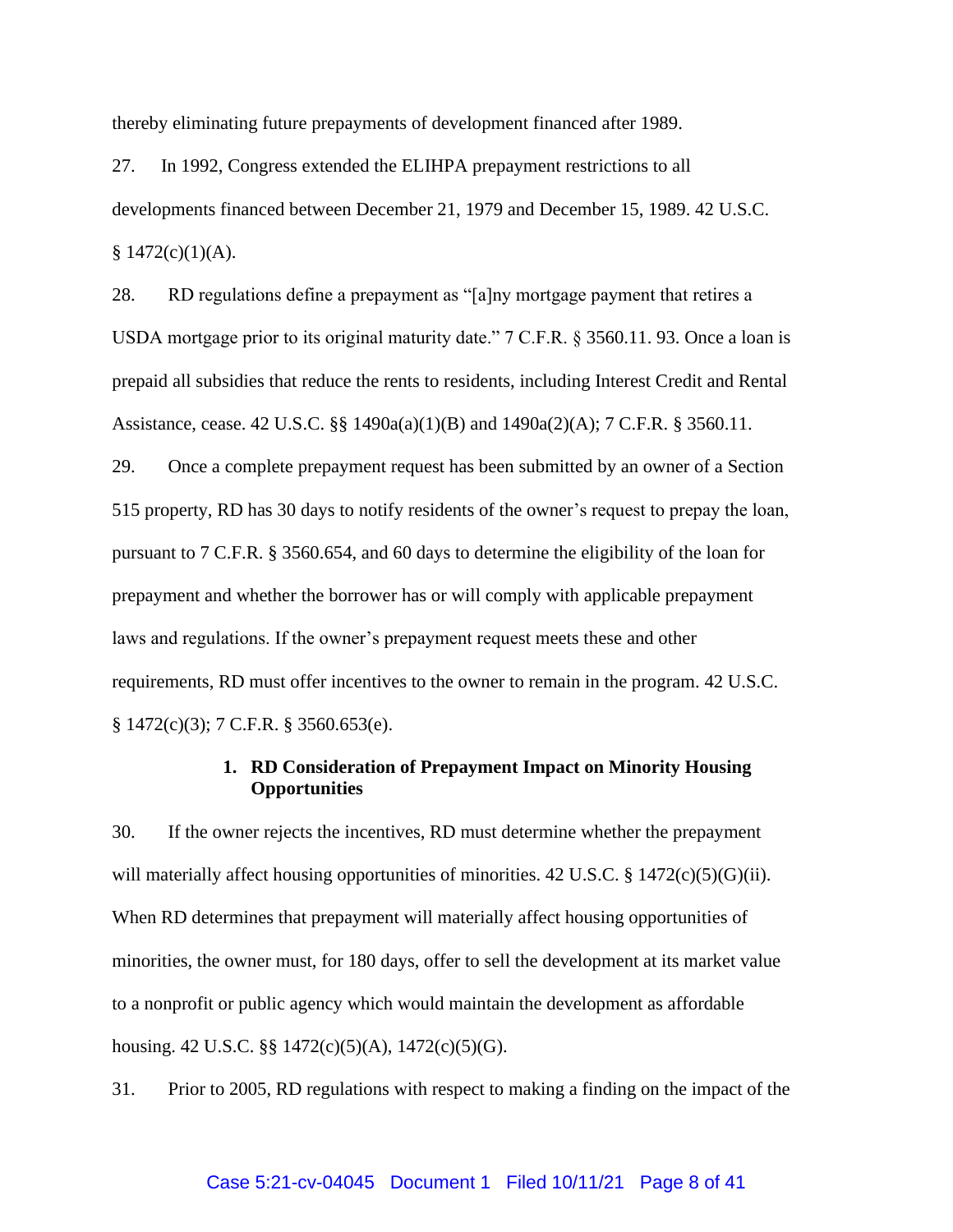prepayment on minority housing opportunities mirrored the statute by requiring RD staff to make a negative determination that minorities will not be materially affected as a result of the prepayment. 7 C.F.R. § 1965.215(c)(1)(i)(1993).

32. In 2005, RD modified this to require a finding of whether minorities in the project, on the waiting list or in the community will be *disproportionately adversely* affected by the loss of the affordable rental housing. 7 C.F.R. § 3560.658(b). RD explained this change by stating that comments were received asking for additional information on how the determination of minority impact is reached. In response, RD agreed "that 'adverse impact' needed further clarification and has clarified that the adverse impact should be disproportionate. . . . Additional details on how the Agency will review relevant information is available in Agency guidance about program procedures." 69 Fed. Reg. 69032, 69094 (Nov. 24, 2004).

33. The only guidance that RD has published with respect to making the impact of a prepayment on minority housing opportunities is set out in RD Handbook 3-3560. It requires the RD Civil Rights staff to assess the impact of a prepayment on minority housing opportunities and defines relevant factors to be considered as:

- The percentage of minorities residing in the project and the percentage of minorities residing in the projects in the market area where displaced tenants are most likely to move;
- The impact of prepayment on minority residents in the project and in the market area. Determine whether displaced minority tenants will be forced to move to other low-income housing in areas not convenient to their places of employment, to areas with a concentrated minority population and/or to areas with a concentration of substandard housing;
- The vacancy trends and number of potential minority tenants on the waiting list at the project being prepaid and at other projects in the market that might attract minority tenants; and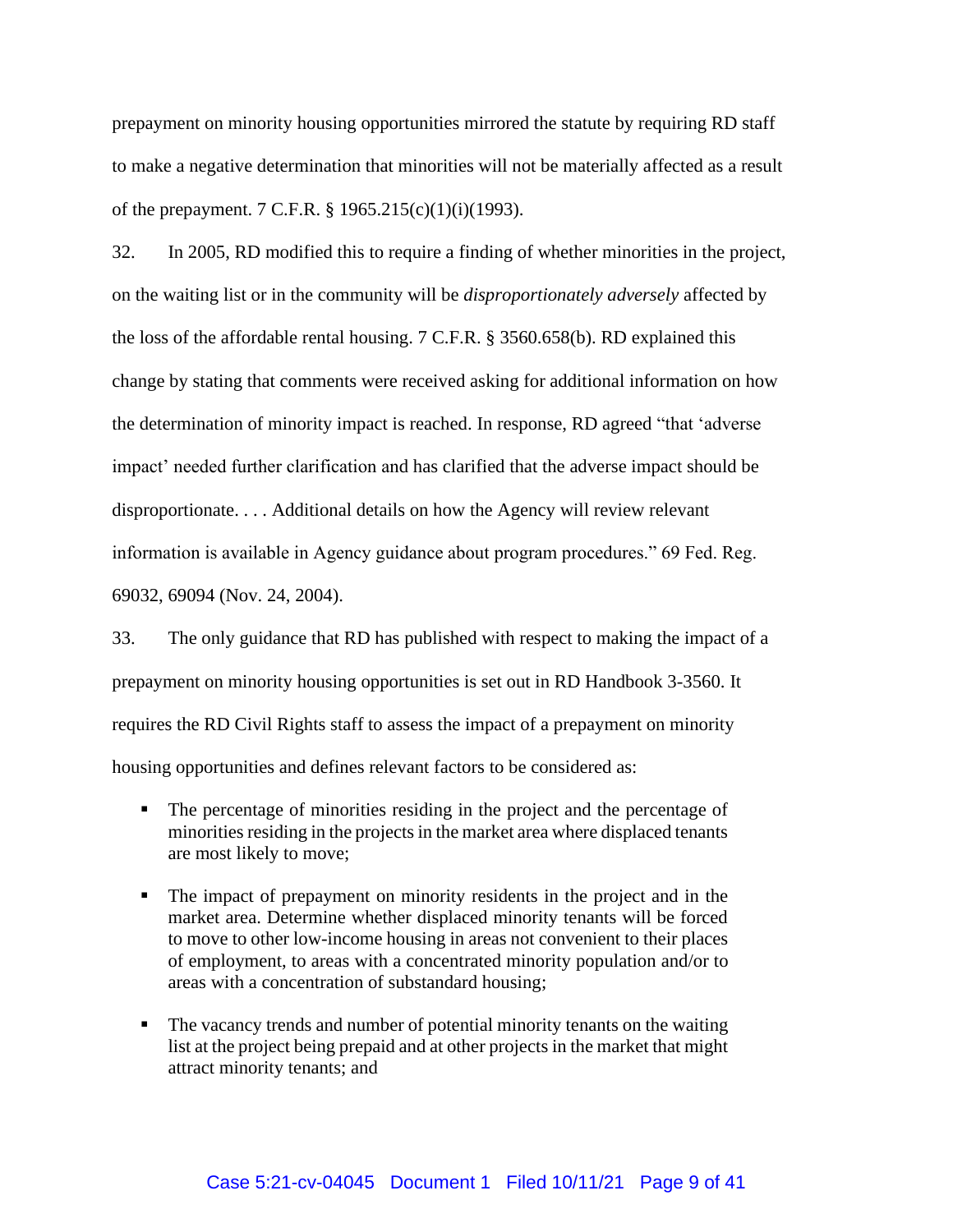▪ The impact prepayment will have on the opportunity for minorities residing in substandard housing in the market area to have comparable decent, safe and affordable housing, as is offered by the project being prepaid.

RD Handbook 3-3560, | 15.21 (02-24-05) Rev. (11-07-08).<sup>5</sup> These factors only look at the impact of a prepayment on minority housing opportunities without comparing it to the impact on non-minorities.

34. If the prepayment has no adverse effect on minority housing opportunities, RD must next determine if there is adequate comparable affordable housing in the community to which the current residents of the development can relocate. If such housing is available, the owner is free to prepay the loan without restrictions. If, however, RD determines that there is not adequate comparable affordable housing, the owner can only prepay the loan subject to use restrictions, which (in cases where all the residents have Rental Assistance) protect the current residents from rent increases not based upon an increase in a resident's income, as long as they choose to live in the development. 7 C.F.R. §§ 3560.662(a) and (e), 3560.203(a). These restrictions are binding on the prepaying owner as well as any successors in interest and are enforceable by RD and the remaining residents. *Id.*§ 3560.662(d).

35. RD may only release existing use restrictions before the termination period if it determines that there is no longer a need for the housing or if the financial assistance provided to the project's residents will no longer be provided due to no fault, action, or lack of action on the part of the borrower. 7 C.F.R. § 3560.662(f).

#### **B. Transfer of Existing Loans**

36. In the case of the transfer of existing loans, which typically requires the

<sup>5</sup> *RD Handbook 3-3560, available at:* [https://www.rd.usda.gov/files/hb-3-3560.pdf.](https://www.rd.usda.gov/files/hb-3-3560.pdf)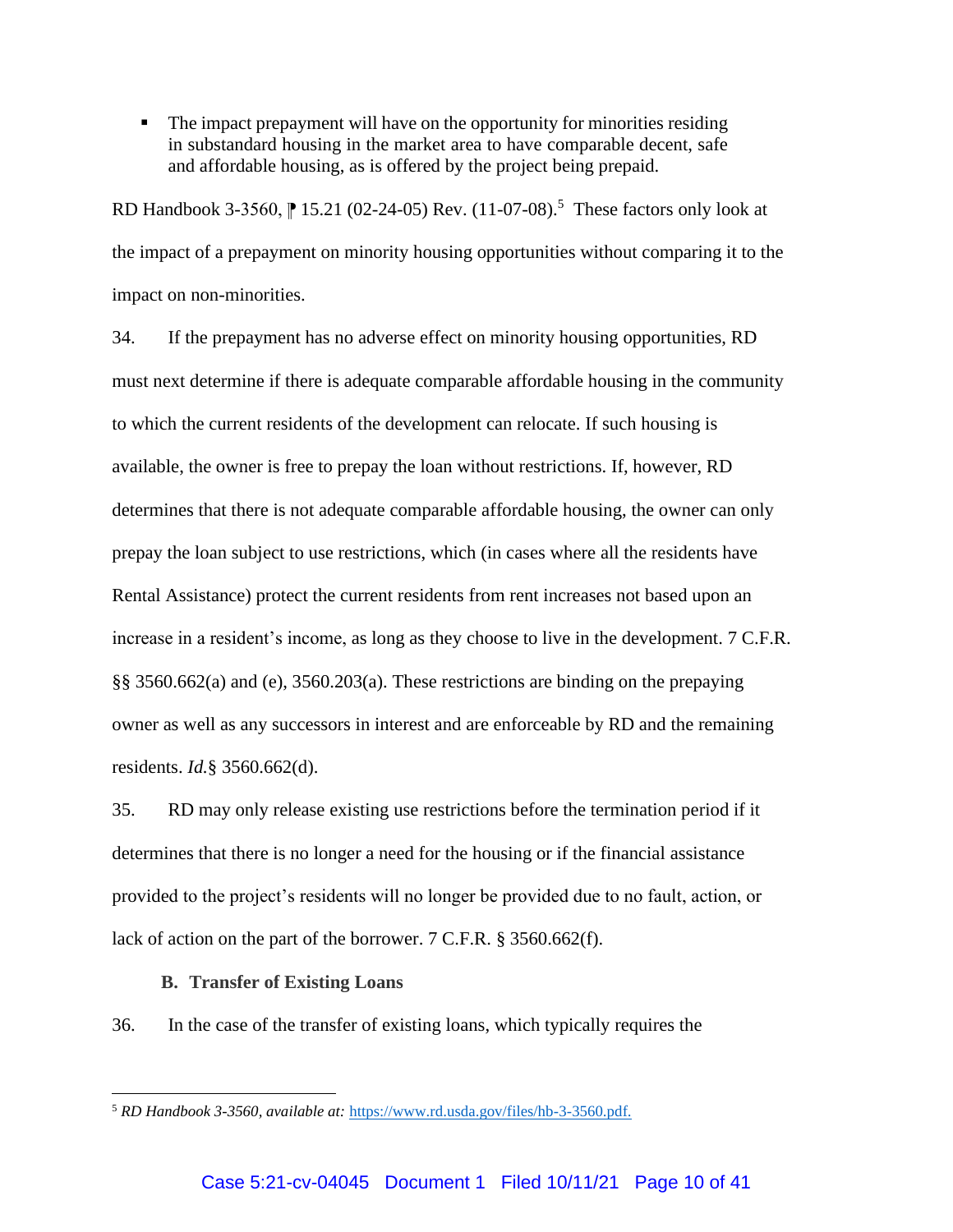assumption of an existing loan and a new loan to finance the equity of the existing owner, RD regulations require the execution of a restrictive use agreement that requires the "housing project to be used for program purposes … for 30 years." 7 C.F.R. § 3560.604(g). *See also id*. § 3560.662(a) and (b)(3).

# **C. Statutory Obligations to Minimize Displacement, Not Discriminate, Further Fair Housing, and Provide for Language Access**

37. In addition to its obligation to correctly adhere to ELIPHA's mandate to protect minority housing opportunities, RD is bound by other statutory obligations to minimize involuntary displacement, not discriminate, and operate its programs in a manner to comply with and further fair housing, including by ensuring RD owners comply with their civil rights obligations.

38. 42 U.S.C. § 1471(g) obligates RD to administer its programs, such as the Section 515 program "consistent with program goals and objectives, so that the involuntary displacement of families and businesses is avoided."

39. 42 U.S.C. § 3601, et seq., obligates RD and its owners not to discriminate, by intent or effect, in the conduct of RD housing programs. In addition to the duty not to discriminate, RD is obligated to administer its programs, activities and decisions related to housing in a manner which affirmatively furthers fair housing, including by taking affirmative efforts to overcome the effects of conditions that resulted in limiting housing opportunities for minority individuals. 42 U.S.C. § 3608(d), Executive Order 11063, Equal Opportunity in Housing, 27 Fed. Reg. 11527 (Nov. 20, 1962), Executive Order 12892, Leadership and Coordination of Fair Housing in Federal Programs: Affirmatively Furthering Fair Housing, 59 Fed. Reg. 2939 (Jan. 17, 1994), RD Instructions 2000-GGG,

#### Case 5:21-cv-04045 Document 1 Filed 10/11/21 Page 11 of 41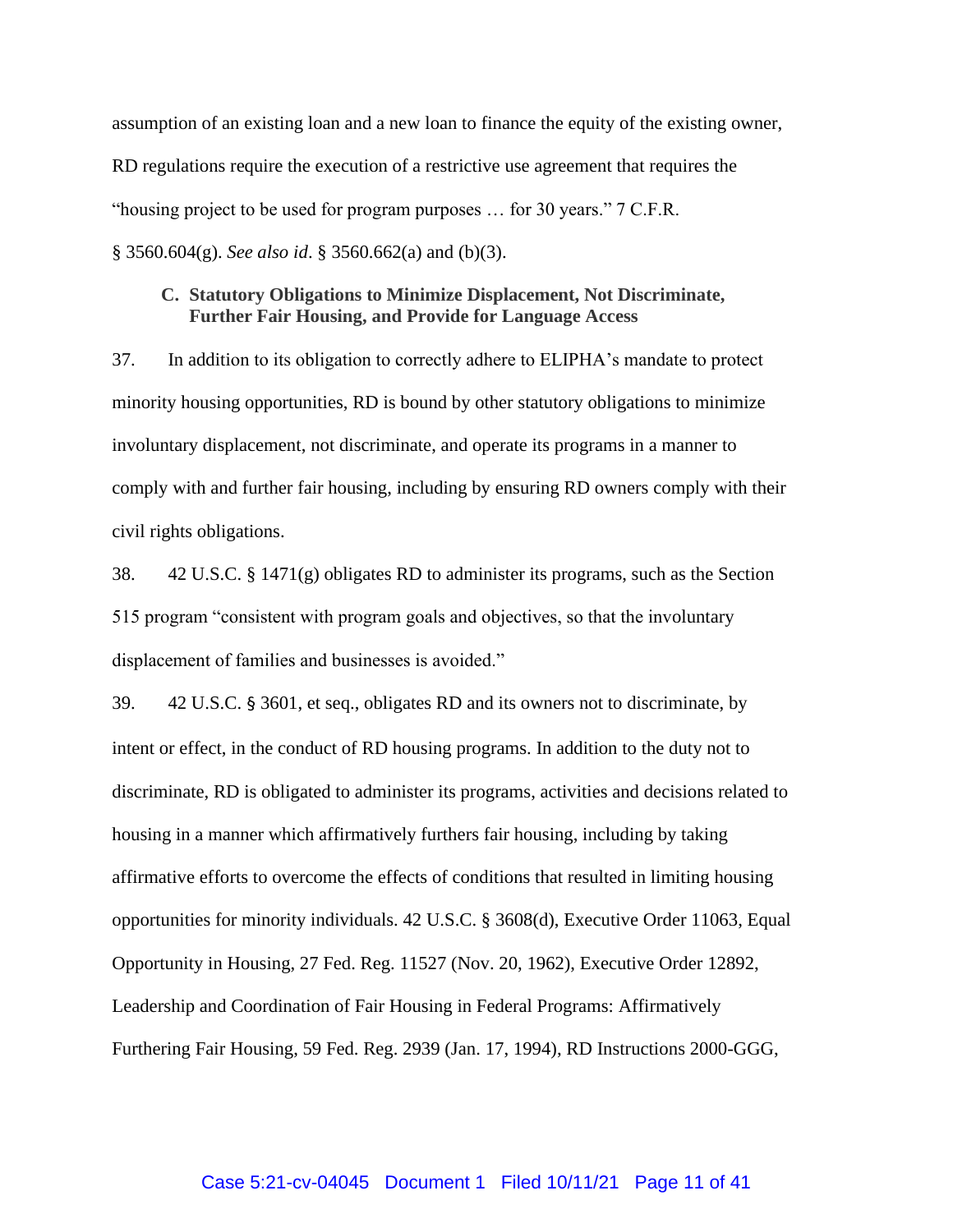Ex. A, ¶ 3 (Jan. 7, 1998).<sup>6</sup>

40. Title VI of the Civil Rights Act, 42 U.S.C. § 2000d et seq., prohibits national origin discrimination based upon failure to provide Limited English Proficiency ("LEP") assistance.

41. Executive Order 13166, Improving Access to Services for Persons with Limited English Proficiency, 65 Fed. Reg. 50121-22 (Aug. 16, 2000), states that:

Each Federal agency shall prepare a plan to improve access to its federally conducted programs and activities by eligible LEP persons. Each plan shall be consistent with the standards set forth in the LEP Guidance, and shall include the steps the agency will take to ensure that eligible LEP persons can meaningfully access the agency's programs and activities. Agencies shall develop and begin to implement these plans within 120 days of the date of this order, and shall send copies of their plans to the Department of Justice, which shall serve as the central repository of the agencies' plans.

42. RD issued LEP guidance in 2016. RD, Limited English Proficiency Strategy for

Federally Assisted Programs.<sup>7</sup> This guidance includes a detailed 4 factor test with 13 parts

as well as continued monitoring regarding LEP issues.

43. The factors required by RD of recipients of assistance under its programs in its

2016 guidance are also applicable to RD and its notices must comply with Title VI and

Executive Order 13166. Owners of projects developed under the 515 program also have

an obligation to operate the development in conformance with Title VI as long as the

development is operated as a housing development. Accordingly, Title VI applies to

Section 515 projects prepaid subject to use restrictions, such as Northpark.

<sup>6</sup> *Available at* [https://www.rd.usda.gov/files/2000ggg.pdf.](https://www.rd.usda.gov/files/2000ggg.pdf)

<sup>7</sup> *U.S.D.A. Rural Development Limited English Proficiency Strategy for Federally Assisted Programs, available at* 

[https://www.rd.usda.gov/files/RDLEPImplementationStrategyforFederallyAssistedPrograms.pdf.](https://www.rd.usda.gov/files/RDLEPImplementationStrategyforFederallyAssistedPrograms.pdf)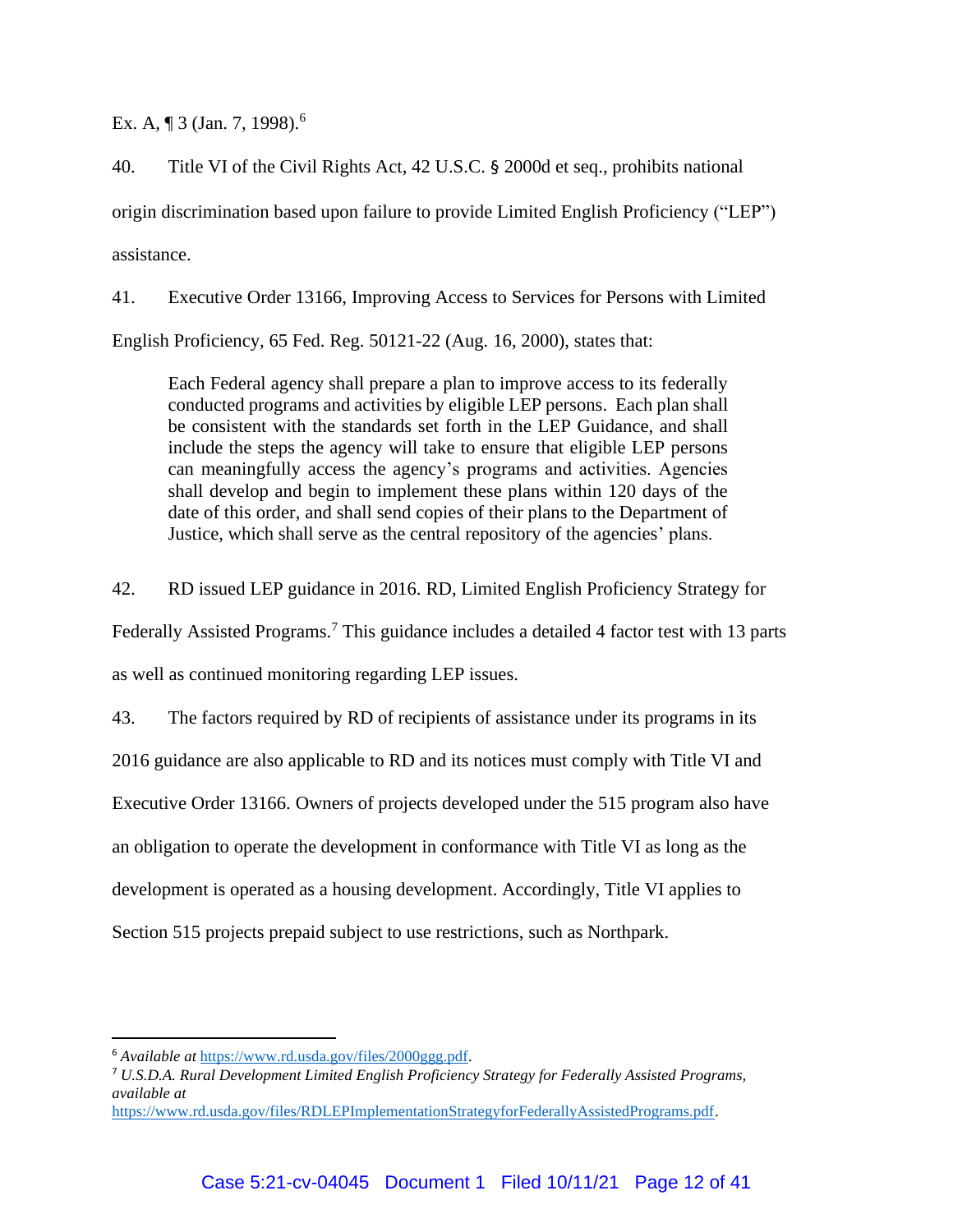## **C. The RD Rural Voucher Program**

44. RD operates a rural voucher program ("RD Rural Voucher Program"). 42 U.S.C. § 1490r. When Congress funded the program for the first time in fiscal year 2006, P.L. No. 109-97 (Nov. 10, 2005), 119 STAT. 2120, 2139, it limited the use of RD Vouchers to only assist households facing hardship or displacement from the prepayment of RD Section 515 loans. It also permanently limited the subsidy provided residents to the difference between the market rent of the prepaid unit and the amount that eligible households paid for shelter as of the date of prepayment. Residents who received a utility allowance, such as the Plaintiffs, prior to the prepayment do not receive a utility allowance under the RD Voucher program.

45. The RD Rural Voucher Program provides no financial assistance to residents in properties prepaid subject to use restrictions. For residents who received Rental Assistance prior to the prepayment, as is the case for the Plaintiffs, their shelter payments under the use restrictions, which include rent and a utility allowance, always remain the same as their shelter payments were before the prepayment. Under the RD Rural Voucher Program, the residents, rent payment typically remain the same for the first year after the prepayment. However, if the residents were also receiving a utility allowance, as the Plaintiffs are here, which is not covered by the RD Rural Voucher Program, the household's total shelter payments will immediately increase beyond 30% of adjusted household income when the household begins to pay tenant-paid utilities entirely on their own. If the owner increases rents after the first year, the resident's voucher subsidy does not change and the households' rent payments also increase beyond 30% of their adjusted income.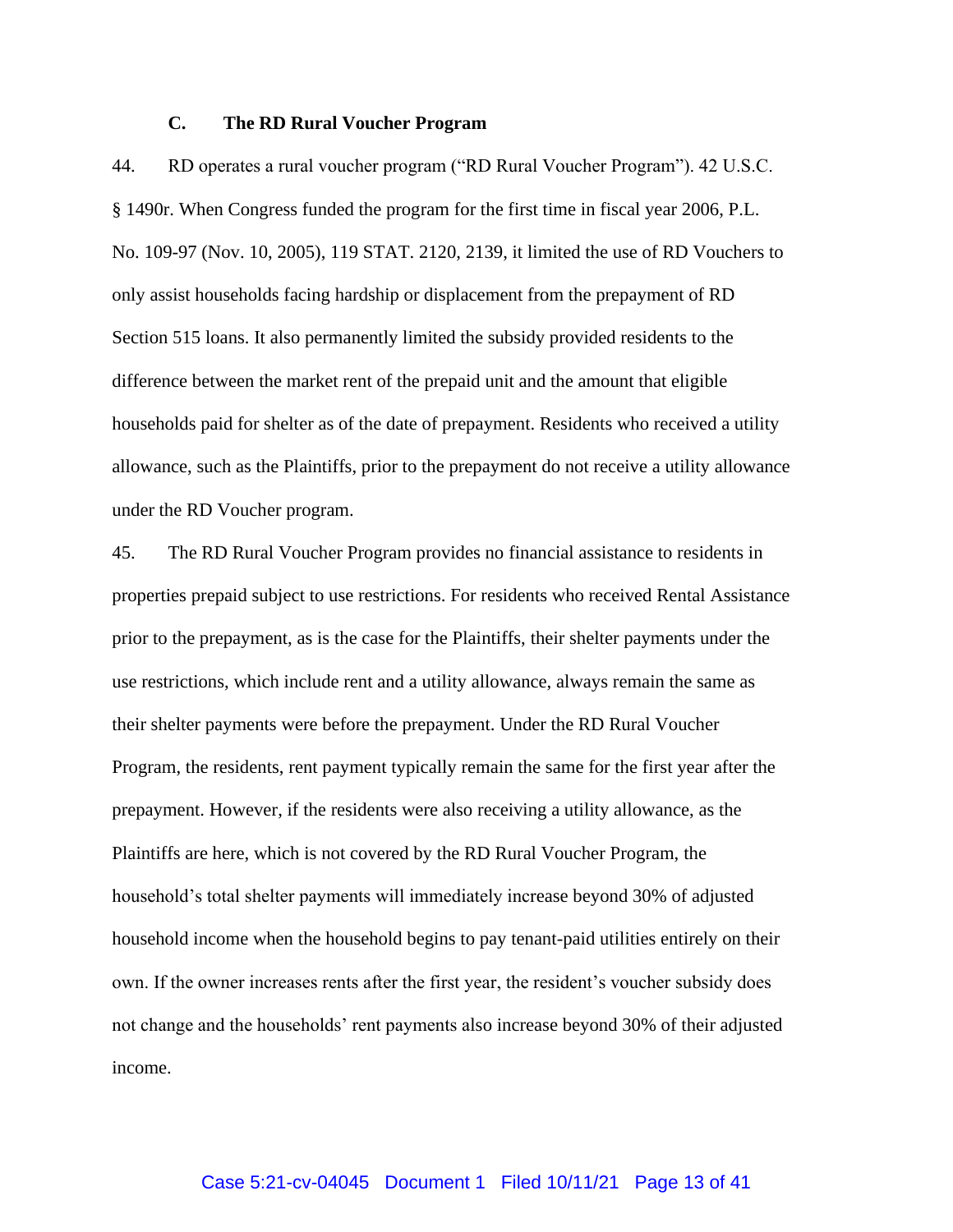46. Importantly, Senate and House Conference Committee reports make clear that the vouchers do not "alter prepayment restrictions…" Senate Rep. 109-92, Pgs. 115-116 (June 25, 2005); House Conf. Rep. 109-255, Pg. 92 (Oct. 26, 2005). Congress has continued to fund the RD Rural Voucher Program every year since 2006 maintaining the same general restrictions. *See e.g.* Pub. L. 116-260, Stat. \_\_ (Dec. 27, 2020).<sup>8</sup>

47. The RD Voucher Program Guide also underscores that owners who prepay must honor the leases of tenants residing at the property as of the prepayment, including for tenants to continue to pay their previously subsidized rent without the benefit of Rental Assistance.<sup>9</sup> Rural Development Voucher Program Guide, § 2.5 (Sept. 2010)("Voucher Guide"). The Voucher Guide also notes that because the RD Voucher requires a new lease, it is not possible to provide an RD Voucher during the remaining term of the lease after prepayment. *Id*. Finally, the Guide also makes clear that tenants in the rent-restricted units "may choose to continue with rent restrictions instead of using a voucher…" *Id*. § 1.1.

#### **D. The CARES ACT Notice Requirements for Non-Payment of Rent**

42. Section 4024(c) of Title IV of the Coronavirus Aid, Relief, and Economic Security Act (CARES Act) requires housing providers subject to the law to provide 30-day notices to vacate prior to any state court eviction action for nonpayment of rent. Pub. L. 116-136, 134 Stat. 281, 15 U.S.C.A. § 9058 (March 27, 2020).

43. Covered properties subject to the CARES Act include those properties participating in the Low-Income Housing Tax Credit program, 26 U.S.C. § 42. 15

<sup>8</sup> *Available as HR 133 at* [https://www.congress.gov/bill/116th-congress/house-bill/133/text.](https://www.congress.gov/bill/116th-congress/house-bill/133/text) (*See* HR 133- 21)).

<sup>9</sup> *Available at* [https://www.rd.usda.gov/files/MO-Voucher%20Program%20Guidebook.pdf.](https://www.rd.usda.gov/files/MO-Voucher%20Program%20Guidebook.pdf)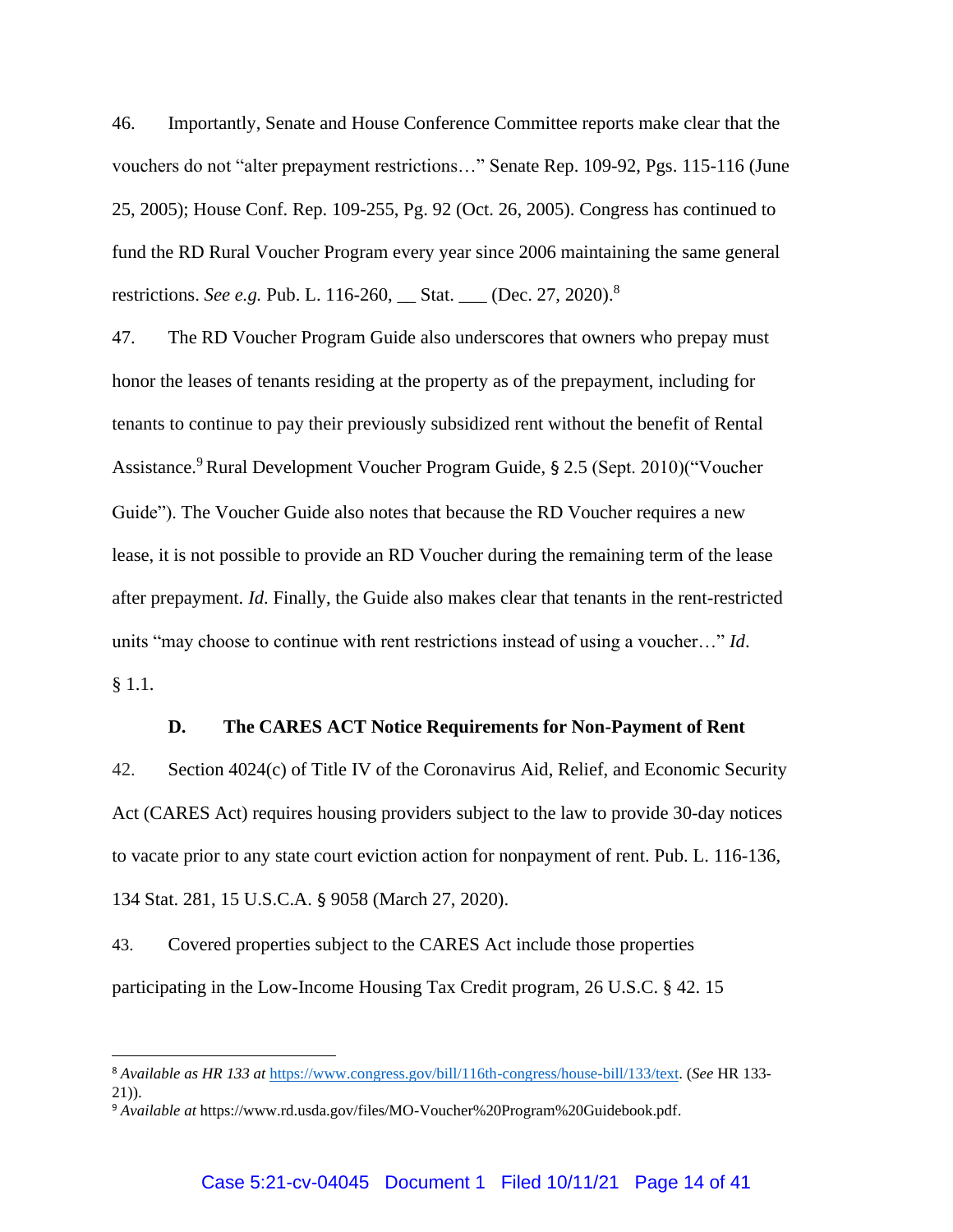U.S.C.A. §  $9058(a)(2)(A)(i)$ .

44. As described below, because of Northpark's participation in the Low-Income Housing Tax Credit program, it is subject to the CARES Act requirements to provide a 30-day notice in nonpayment of rent cases prior to the filing of an eviction case under Iowa's Forcible Entry and Detainer law, codified in Iowa Code Section 648.

#### **E. Iowa Landlord Tenant Law**

45. The Iowa Uniform Residential Landlord Tenant Act (IURLTA), codified at Iowa Code Chapter 562A, limits a landlord's ability to increase rent.

46. In general, any increase in the rent under Iowa law must comply with Iowa Code § 562A.13(5), which states that:

Each tenant shall be notified, in writing, of any rent increase at least thirty days before the effective date. Such effective date shall not be sooner than the expiration date of original rental agreement or any renewal or extension thereof.

47. This obligation applies to any property or person authorized to enter into a rental agreement on behalf of the property owner. *Id.*

48. Any lease provision that waives a right under Iowa Code chapter 562A is both unenforceable and subjects a landlord to actual and punitive damages, plus attorney fees and costs. Iowa Code § 562A.11.

# **V. FACTS**

# **A.The Development, Operation, Transfer, and Prepayment of Northpark**

#### **Apartments**

49. Northpark is a 24-unit development located in Storm Lake, Iowa, that was

developed by the Family Park Development Company. LP, with a 50-year \$535,500

USDA loan, made under Section 515 of the Housing Act of 1949, 42 USC § 1485, and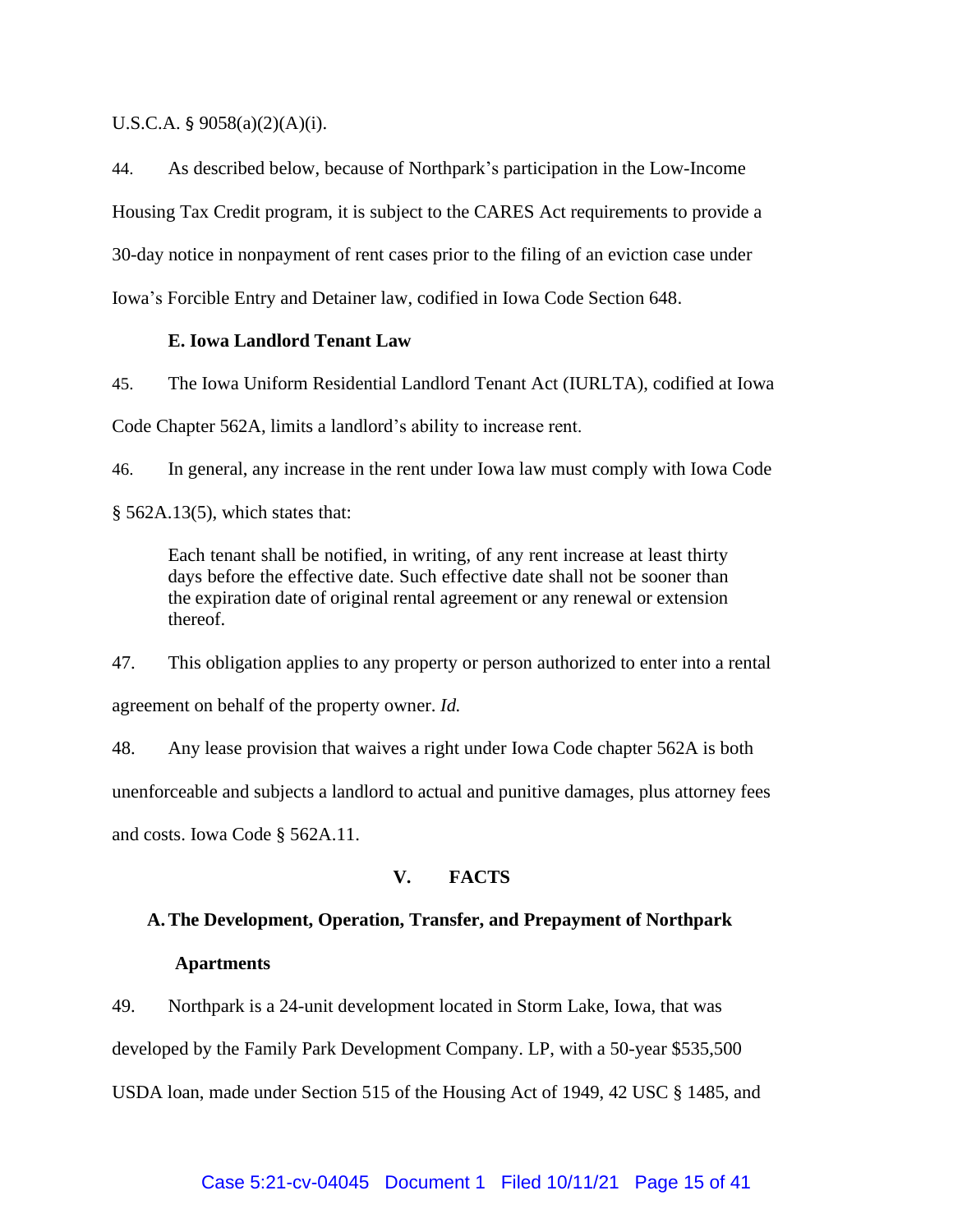entered into on June 1, 1985. Exhibit  $1 - RD$  Mortgage for Family Park Development. Under the Section 515 program, occupancy is limited to persons of low and moderate income. 7 C.F.R. § 3560.152.

50. All of the units at Northpark were deeply subsidized before the prepayment under the Rental Assistance program, authorized by Section 521 of the Housing Act of 1949, 42 U.S.C. § 1490a(a)(2)(A), enabling the tenants to pay 30% of their income for shelter, which includes rent and an allowance for tenant paid utilities. 7 C.F.R. § 3560.11. Rental Assistance is only available to low- and very low-income households in Section 515 housing.

51. The development has twelve 1-bedroom and twelve 2-bedroom apartments.

52. Family Park Development sold Northpark on October 1, 2005 to North Park

Apartments LLLP, which assumed the balance of the original loan and secured another

Section 515 loan from RD for \$502,350. On information and belief, North Park

Apartments LLLP used at least part of the new loan to pay off Family Park Development for its equity in the property.

53. In the mortgage securing the 2005 loan, RD imposed a 30-year use restriction on the borrower and any successors in interest, pursuant to 7 CFR §§ 3560.406 and

3560.662(b)(3). The use restriction states:

The borrower and any successors in interest agree to use the housing for the purpose of housing people eligible for occupancy as provided in title V of the Housing Act of 1949, and Rural Housing Service regulations then in effect. The restrictions are applicable for a term of thirty years from the date this loan was closed. No eligible person occupying the housing will be required to vacate nor any eligible person denied occupancy for housing prior to the close of such period because of a prohibited change in the use of the housing. A tenant or person wishing to occupy the housing may seek enforcement of this provision, as well as the Government.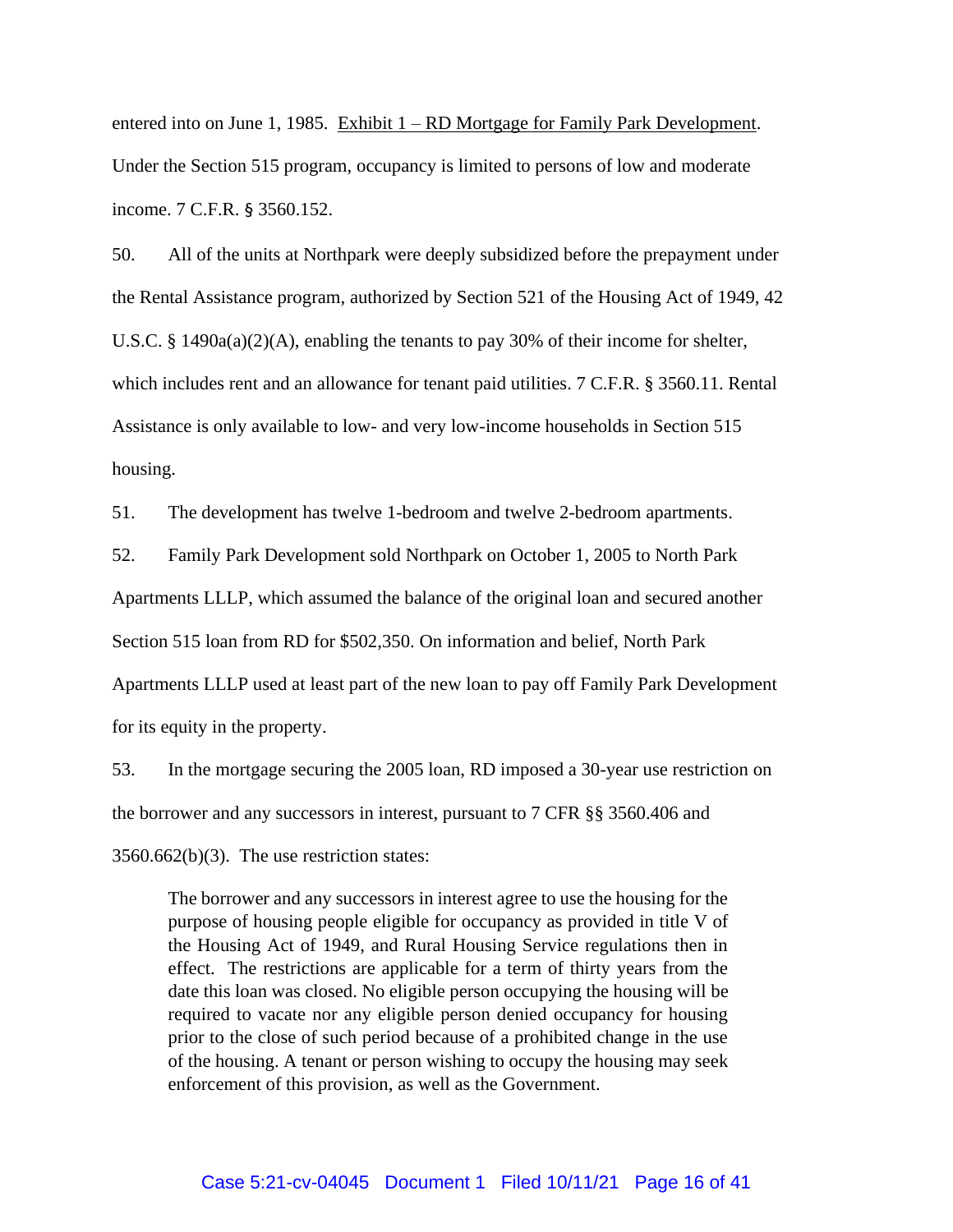RD Mortgage for Iowa, Northpark Apartments LLLP, Nov. 2, 2005, Pg. 053750 at Pg. 7. Exhibit 2 – October 1, 2005 RD 515 Mortgage.

54. On information and belief, North Park Apartments LLLP agreed to the placement of such restrictions in 2005 and, as part of that agreement, agreed to "[t]o set rents, other charges, and conditions of occupancy in a manner to meet these restrictions."

55. In 2005, North Park LLLP secured Low-Income Housing Tax Credits ("LIHTC") for the property, with 19 units designated for households at 60% of the Area Median Income and 5 units designated for households at 40% of the Area Median Income. On information and belief, these LIHTC income-targeting use restrictions remain in effect.

56. On October 20, 2020, NorthPark LLLP applied to RD to prepay its RD Mortgages before their maturity date.

57. On November 16, 2020, RD advised Northpark residents of NorthPark Apartments LLLP's request to prepay the 1985 and 2005 loans. Exhibit 3 – Nov. 16, 2020 Letter from RD to Northpark residents.

58. On March 26, 2021, RD approved NorthPark Apartments LLLP's prepayment request, subject to use restrictions, meaning that RD must have found that there was no material impact on minority housing opportunities but that there was a need for comparable affordable housing in the community.

59. Affordable housing, let alone subsidized rental housing, is scarce in Storm Lake and in Buena Vista County, Iowa. Prior to its 2021 prepayment, Northpark was the only RD subsidized development in Storm Lake and it had more deeply subsidized units than the other two projects in the county combined.

60. On March 26, 2021, RD advised the residents of Northpark that it had approved the prepayment of the Northpark loan because the owner of the development had agreed to

#### Case 5:21-cv-04045 Document 1 Filed 10/11/21 Page 17 of 41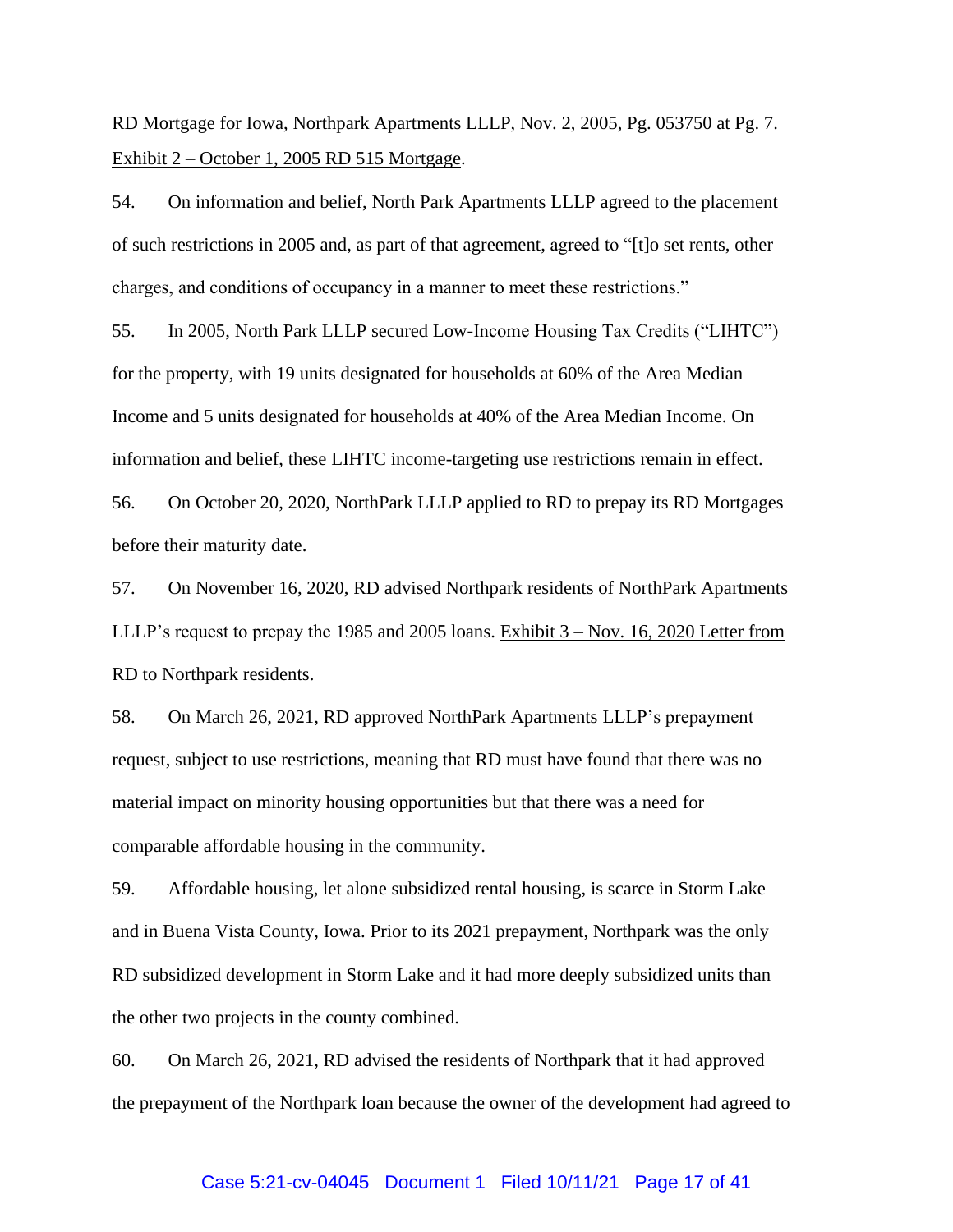the placement of use restrictions against the property that will protect the residents of the development as of the day of prepayment for as long as they remain at Northpark. The letter advised the residents that RD subsidies would be terminated as of the date of prepayment and that the residents can secure RD vouchers to assist them in paying the rent. The letter also stated that "[a]fter prepayment, the rent for your apartment will remain the amount stated on your lease." Exhibit 4 – March 26, 2021 Letter From RD to Northpark Residents.

61. However, the letter did not state that (1) that the RD decision to allow the prepayment was also based on the fact that RD found that the prepayment did not have a material impact on minority housing opportunities; (2) the residents have a right to appeal the RD prepayment decision under 7 U.S.C. § 6991 *et seq.*, 42 U.S.C. § 1489(g), the Fifth Amendment to the U.S. Constitution, and 7 C.F.R. Part 11; (3) the residents are protected against displacement and rent increases by the 2005 and 2021 use restrictions recorded against the property; and, (4) if the residents secured RD Vouchers or HUD Section 8 Housing Choice Vouchers, the use restrictions restrict the owner from raising their rents except in response to increased income.

62. As of May 25, each of the Plaintiffs had a lease in place that was entered into with NorthPark Apartments LLLP and that were identical in all terms relevant to this litigation. Exhibits 5 through 9 – copies of the Plaintiffs' leases. All of the leases include the following provisions that are all consistent with the requirements of the 2005 use restriction recorded against Northpark: (1) should the project be prepaid the lease will be transferred to the new owner for the remaining term and in no case will prepayment cause an increase in tenant contribution during the term of the lease; (2) the lease is an annual

#### Case 5:21-cv-04045 Document 1 Filed 10/11/21 Page 18 of 41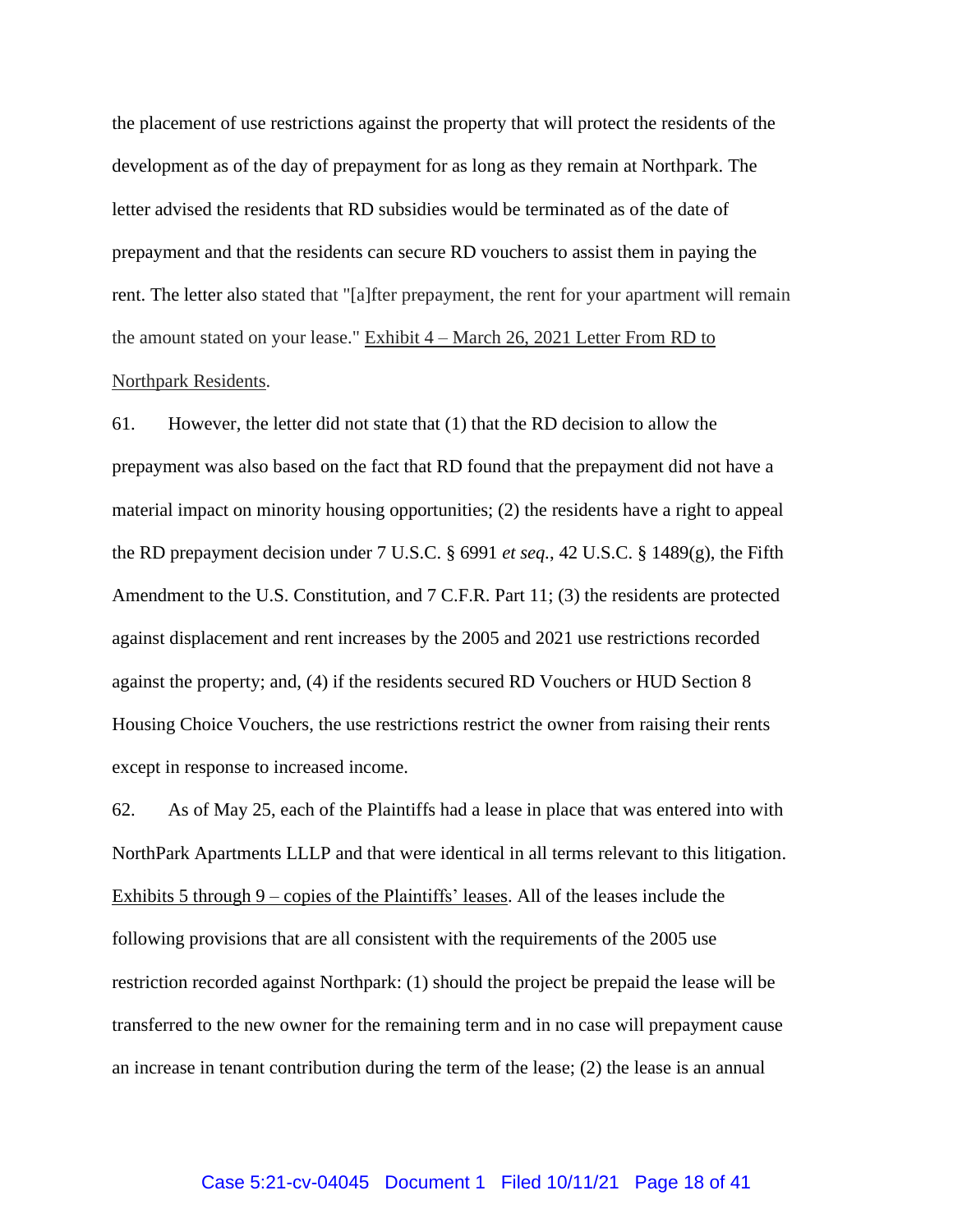lease renewable on an annual basis except for good cause; (3) if federal subsidies paid to owner on behalf of residents are suspended or canceled during the term of this lease, for whatever reason, the resident's share of the rent shall remain the same as stated in the lease agreement; (4) tenant contribution will not increase if rental assistance is terminated due to fault of the owner; (5) no increase in tenant contribution will occur due to loan prepayment or when rental assistance or interest credit is suspended, canceled, or terminated due to fault of management or the Owner; (6) as a condition of the government's approval of a request to prepay the 515 loan, the resident household is protected against involuntary displacement, except for good cause; (7) the resident households' rents must be consistent with those necessary to maintain the project for low and moderate-income residents; and (8) the owner must give 30 days' advanced written notice of rent increases, which will state the amount the resident is required to pay, the effective date of the increase, the reason for the change, and advise the resident of the right to meet with the owner to discuss the rent increase. Finally, the lease provides that for those 515 projects that are prepaid, resident rent contributions must be set in order to maintain the project as housing for low- to moderate-income households, to protect residents from involuntary displacement, except for good cause, and against having the tenant's portion of the rent materially increased during the term of the use restriction or when the tenant decides to move.

63. On information and belief, RD approved the Plaintiffs' leases when they were first used by the prior owners of Northpark.

64. On information and belief, on or about May 26, 2021, RD, NorthPark Apartments LLLP, and NorthPark Apts LLC participated in an escrow or escrows by which: (1)

#### Case 5:21-cv-04045 Document 1 Filed 10/11/21 Page 19 of 41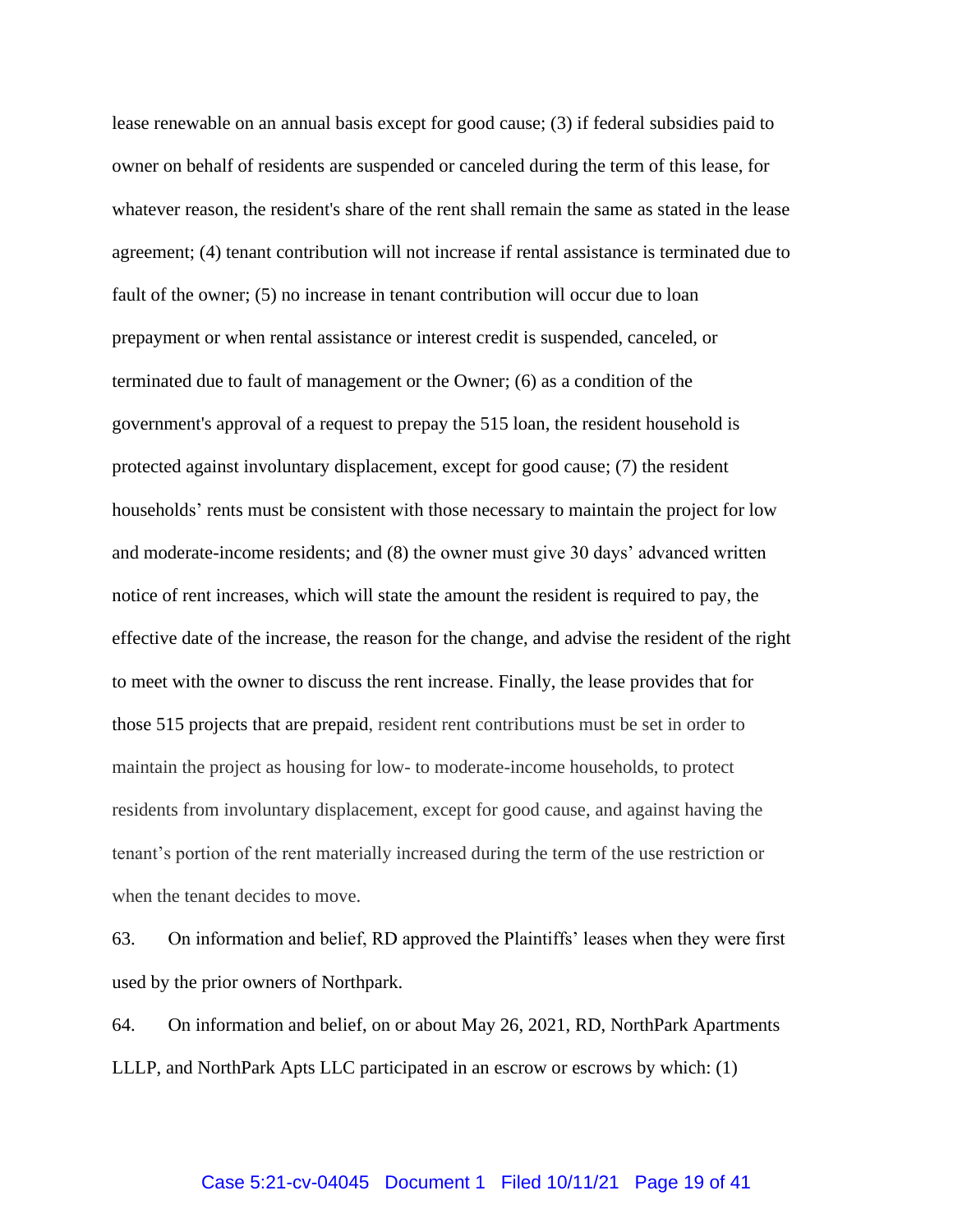NorthPark Apartments LLLP prepaid the balances of the original RD 1985 loan and its RD 2005 loan; (2) RD released its mortgages securing both loans and, in accordance with 7 C.F.R. § 3560.662(b)(2), filed a restrictive use covenant against Northpark protecting the residents of the development as of the date of prepayment against displacement for as long as they reside at the development; (3) NorthPark Apartments LLLP sold Northpark to NorthPark Apts LLC; (4) NorthPark Apts LLC closed a loan with Community Choice Credit Union, the proceeds of which were used to pay part of or all of NorthPark Apartments equity in Northpark. Community Choice Credit Union filed a mortgage against Northpark on June 7, 2021.

65. On information and belief, the 2021 use restriction filed by RD against Northpark is generally consistent with 42 U.S.C.  $1472(c)(5)(G)(ii)(I)$ .

66. The sale of Northpark to NorthPark Apts LLC became effective as of June 1, 2021.

#### **B. NorthPark Apts LLC Post Sale Communications with Plaintiffs**

67. On June 23, 2021, J&M Real Estate Group sent a letter to the residents of Northpark on behalf of the new owners reminding them that Northpark is no longer part of the USDA rural development program and that as a result Rental Assistance and the utility allowance previously covered by the program have been terminated. It explained that the residents are responsible for the full rent and utility payments as of July 1, 2021, and will continue to be responsible for both until a RD or HUD Section 8 voucher is issued to them. It stated that residents are "required to apply for rental assistance either through NWIRHA (Northwest Iowa Regional Housing Authority) or USDA Rural Development to assist the Owner operate the property so that such things utilities, lawn care, and maintenance can continue." The letter also advised the residents that in order to secure a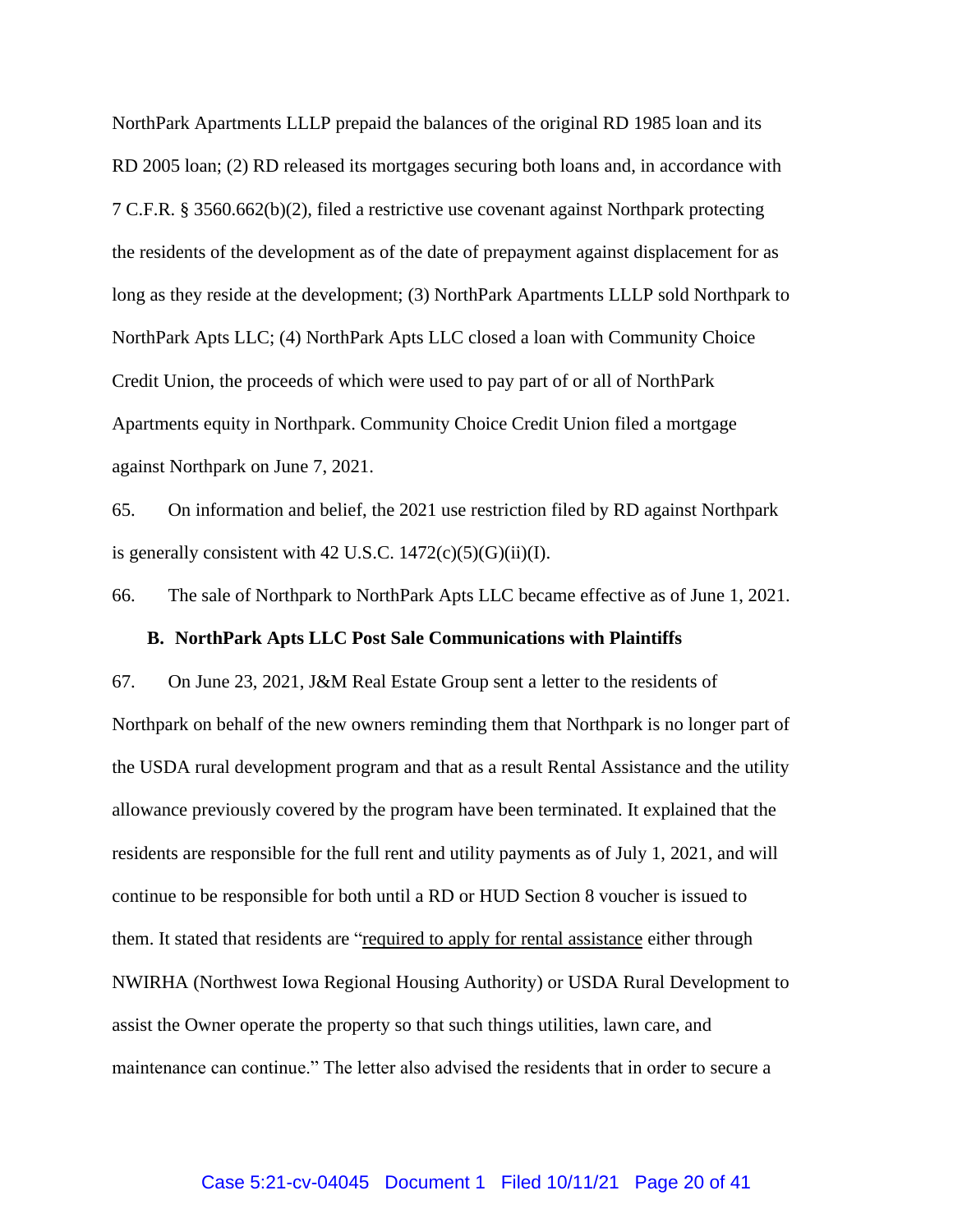voucher they must contact USDA immediately and, if they fail to do so, they will not be eligible for an RD voucher in the future. It recommended that they apply to other agencies for any temporary help or assistance that they may need until a voucher is issued. It also stated that while the owners and management do not want to evict anyone for nonpayment of rent they will do so if needed. Exhibit  $10 -$  June 23, 2021 letter from J & M to Northpark residents.

68. The June 23rd letter made no reference to the residents' current leases, did not mention the fact that RD vouchers can provide retroactive assistance to the owner for up to 60-days, and did not advise the residents of their right to grieve the notice, in accordance with 7 C.F.R. § 3560.160.

69. On August 26, 2021 each Plaintiff received a letter from J & M telling them that their rent would be raised as of October 1, 2021 to either \$624 for a one-bedroom apartment, or \$748 for a two-bedroom apartment, "…during the remaining term of your Lease." Exhibit  $11 -$  August 26, 2021 letter from J & M to Northpark residents. The letter states further that the Rental Assistance contract for Northpark expired when the previous owner prepaid the RD loan.

70. On September 10, 2021, Plaintiffs' counsel emailed J & M's counsel, making clear that the threatened October 1, 2021 rent increases were in violation of multiple provisions of the Plaintiffs' leases and asked that Northpark immediately stop taking any further steps to raise the rent on October 1 or evicting them for failing to pay the October 1 rent.

Exhibit  $12$  – September 10, 2021 email from Plaintiff's counsel to J & M's counsel.

# **C. RD's Unlawful Prepayment Approval of Northpark & Subsequent Actions and Omissions**

71. On information and belief, RD's analysis of the impact of the Northpark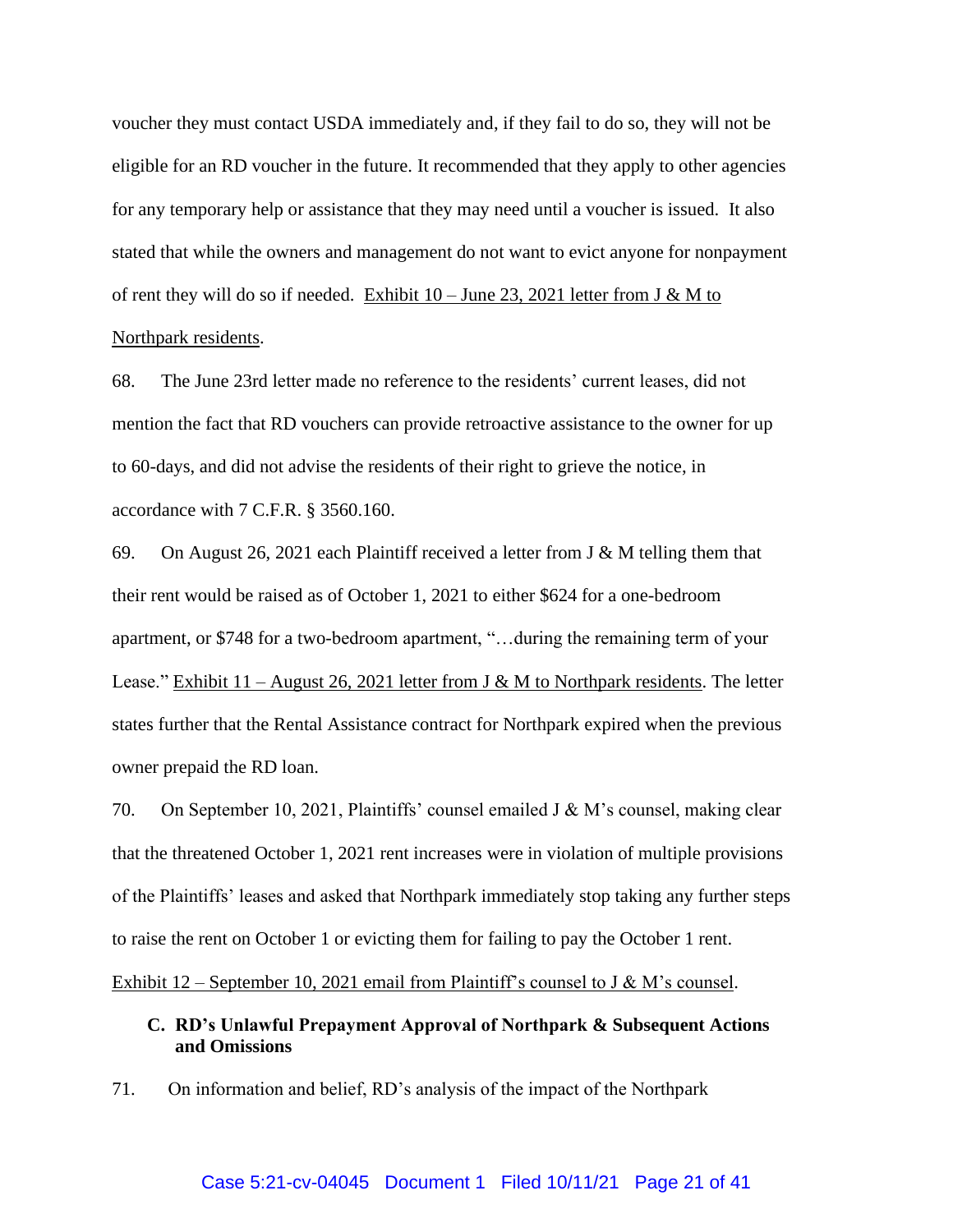prepayment concluded that there is no material or disproportional impact on minority housing opportunities in the community. It made this finding notwithstanding the fact that a month prior to the prepayment request, RD published data showing that nearly half of the Northpark's 39 residents were racial and ethnic minorities, with ten residents identifying as Black and nine residents identifying as Hispanic.<sup>10</sup> Furthermore, RD's findings contradict city racial demographic and poverty data. According to U.S. Census Bureau estimates for the population of Storm Lake in 2019, of the 10,332 persons residing in Storm Lake, 37.1% were Hispanic, 3.9% were African American, and 18.32% were Asian.<sup>11</sup> Additionally, 19.3% of Storm Lake's Hispanic population, 20.7% of its African American population, and 13.6% of its Asian population live below the federal poverty level.<sup>12</sup> Based upon these factors and ELIPHA, the prepayment of Northpark as an affordable housing option materially affects housing opportunities for minorities in Storm Lake and Buena Vista County.

72. On information and belief, in doing the analysis of material impact on minority households in the community for Northpark, RD's unlawfully added a requirement to ELIHPA, where RD *must find* that the material effect on minority housing opportunities *is worse* than the material effect on non-minority housing opportunities before it can reject the prepayment request. ELIHPA only requires RD to consider if there is a material effect on minority housing opportunities, regardless of the impact on non-minority housing

<sup>10</sup> The data set, titled USDA\_RD\_MFH\_TENANT\_20-11-17 was posted at *Rural Development Datasets, Multi-Family Section 514 and 515 Management, available at:* 

*[https://www.sc.egov.usda.gov/data/MFH\\_section\\_515.html.](https://www.sc.egov.usda.gov/data/MFH_section_515.html)* That data set has been replaced with a more current dataset which does not include the Northpark demographics.

<sup>11</sup> U.S. Census Bureau, *ACS Demographic and Housing Estimates*, Storm Lake, Iowa (2019), *available at*  [https://data.census.gov/cedsci/table?q=storm%20lake%20iowa&tid=ACSDP5Y2019.DP05.](https://data.census.gov/cedsci/table?q=storm%20lake%20iowa&tid=ACSDP5Y2019.DP05)

<sup>12</sup> U.S. Census Bureau, *Poverty Status In The Past 12 Months* (2019), *available at* [https://data.census.gov/cedsci/table?q=storm%20lake%20iowa&tid=ACSST5Y2019.S1701.](https://data.census.gov/cedsci/table?q=storm%20lake%20iowa&tid=ACSST5Y2019.S1701)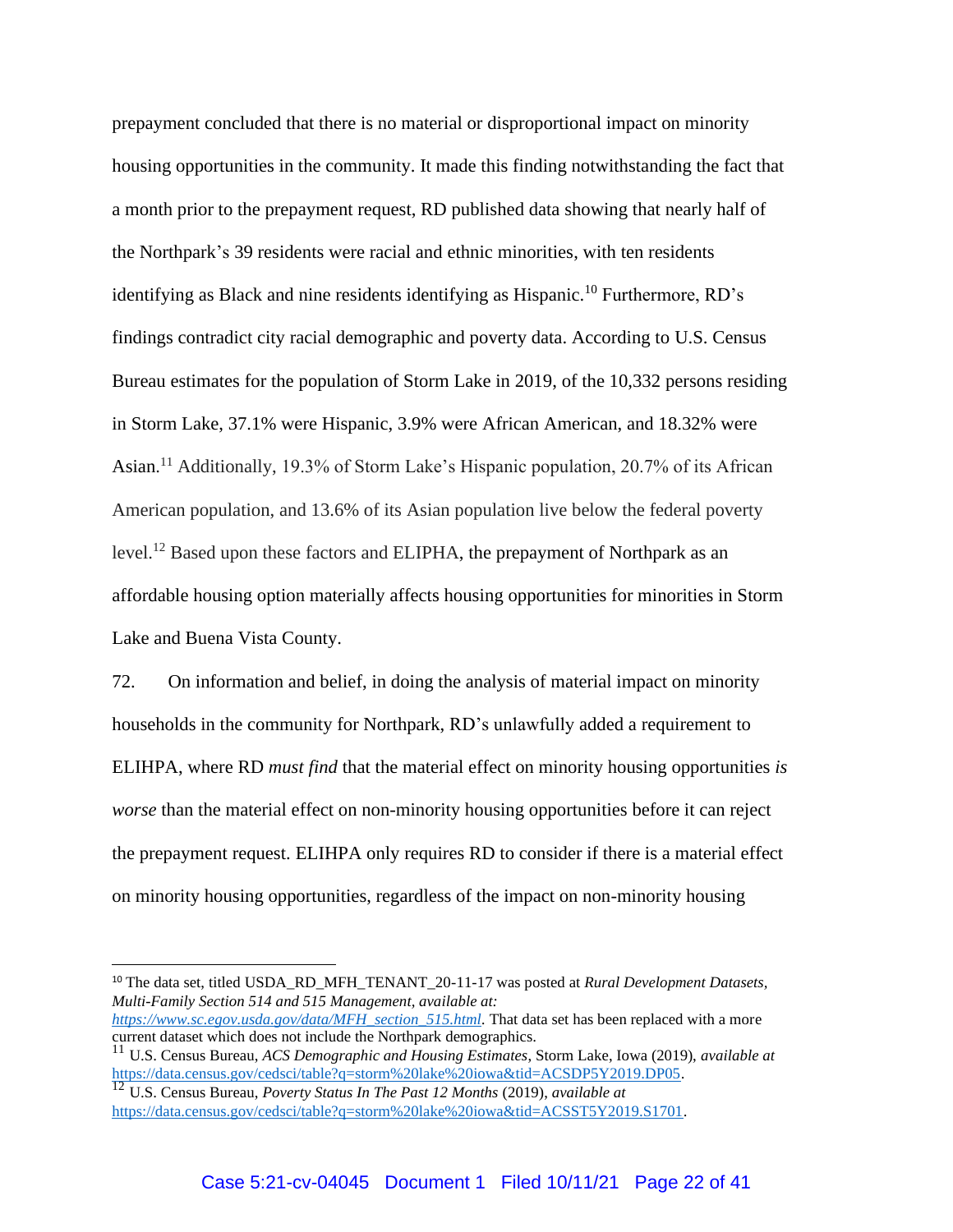opportunities. These actions and omissions deprived Plaintiffs of the protections they are guaranteed under ELIHPA.

73. In *McFalls v. Purdue,* 3:16–cv–2116–SI (D. Or. Nov. 11, 2016)<sup>13</sup> RD was sued for this very practice after the application of the disproportionate impact standard resulted in RD finding no disproportionate impact and approving the prepayment of a 515 loan. In response to the plaintiffs' challenge of the RD decision and the court's issuance of a tentative opinion on plaintiffs' motion for a preliminary injunction, RD withdrew its original decision, redid its prepayment analysis, and correctly applied ELIHPA's test to determine whether there was a material impact on minority housing opportunities. *Id.,* ECF 38-1 (April 27, 2017). Exhibit 13 – April 24, 2017 Letter of J. Wesley Cochran, Oregon Multi-family Housing Director to Vickey Shiveley. RD found that there was in fact a material impact on minority housing opportunities and reversed its previous decision. *Id.* Thus, RD knew or should have known of the appropriate standard under ELIHPA for determining material impact on minority housing opportunities going forward.

74. On information and belief, RD determined that there is insufficient alternative affordable housing in the Northpark market area to house its residents as of the proposed date of prepayment and, accordingly, that the owners of Northpark could only prepay the Section 515 loans if they were willing to comply with the use restrictions set out at 7 C.F.R.§ 3560.662 (a) and (b)(2).

75. On information and belief, NorthPark Apartments LLLP agreed to the placement of such restrictions against Northpark when it prepaid its RD loans in 2021. As part of that

<sup>13</sup> This case was first filed as *Hilburn v. Purdue*.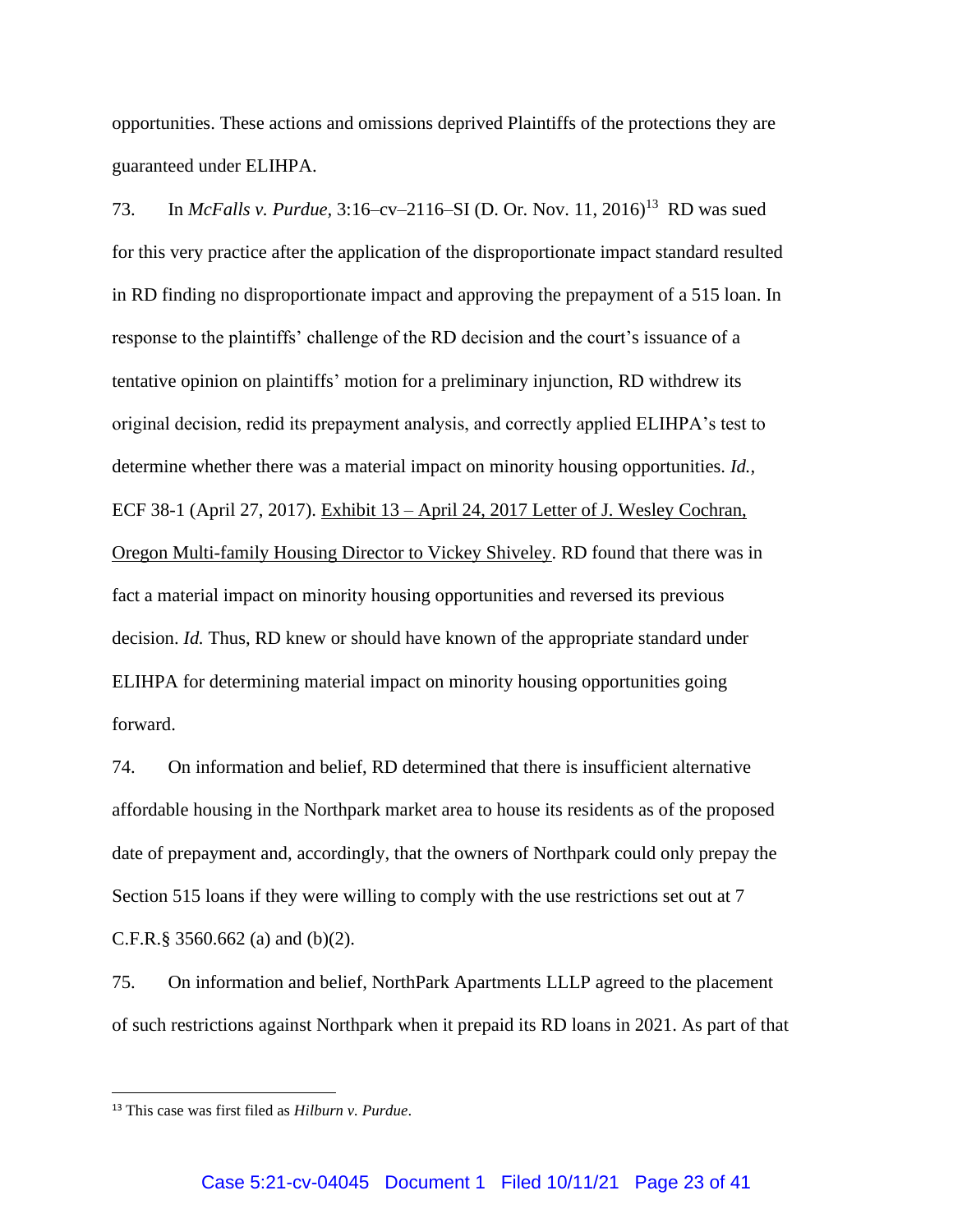agreement NorthPark Apartments LLLP agreed to: (1) to set rents, other charges, and conditions of occupancy in a manner to meet these restrictions; and (2) to post an Agency approved notice of this restriction for the tenants of the property. 7 C.F.R. § 3560.662(e).

76. RD's initial letter to the residents on November 16, 2020 regarding Northpark's prepayment request effectively denied residents their right to appeal any prepayment decisions, by limiting their participation in an appeal to one filed by the property owner, assuming the owner elects to take one. Exhibit 3.

77. On information and belief, RD approved the Northpark prepayment request without notifying the residents, in its March 26, 2021 letter or otherwise, that it had determined that the prepayment will not have a material or disproportional impact on minority housing opportunities and that, because there was inadequate affordable housing in the community, the owner could only prepay the RD loan subject to use restrictions protecting the current tenants. Exhibit 4.

78. In its March 26, 2021 prepayment approval notice to the residents, RD also did not advise them of any actions that RD took with respect to the 2005 recorded use restrictions that obligate the owner and successors in interest to maintain the housing as affordable housing, in conformance with 42 U.S.C. § 1485 and 7 C.F.R. Part 3560 until 2035. *Id.* It also did not advise them of their right to appeal the adverse prepayment decision in accordance with 7 C.F.R. Part 11 and their 5<sup>th</sup> Amendment Due Process Rights. *Id.* 

79. On information and belief, RD never held a tenant meeting at Northpark after it approved the prepayment of the RD loans or provided tenants with the Guide.

80. On information and belief, RD never advised the Plaintiffs that as remaining residents who received Rental Assistance prior to prepayment they are entitled to remain

#### Case 5:21-cv-04045 Document 1 Filed 10/11/21 Page 24 of 41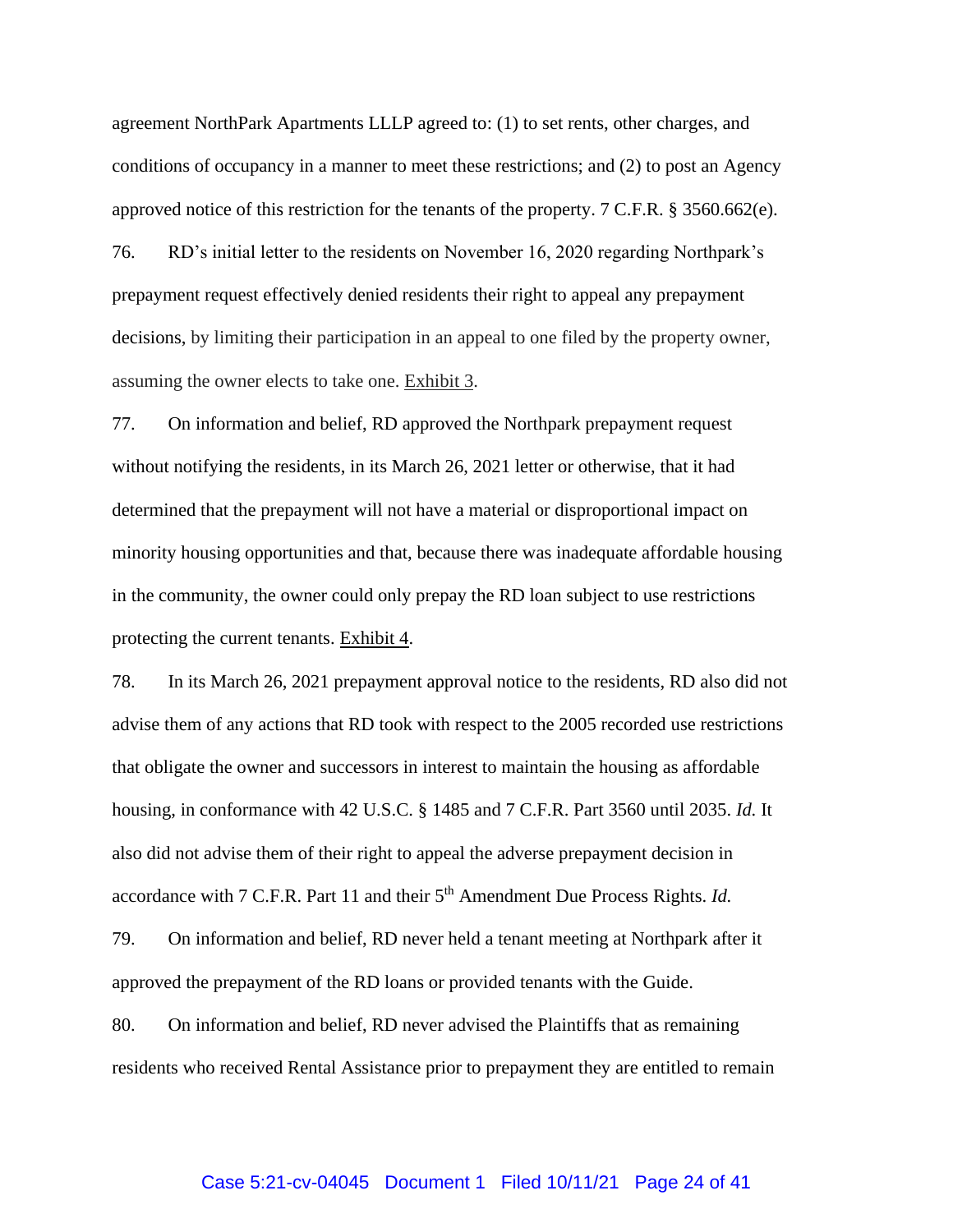at Northpark at least until their current lease expires and that under RD regulations and the lease terms their lease remains in effect until they voluntarily leave or are evicted for cause.

81. On information and belief RD never advised the Plaintiffs of their right to remain at Northpark under either or both the 2005 or 2021 use restrictions, that if they stay the landlord must operate Northpark as if it remained in the Section 515 program, and that rents, including the utility allowance, must be set accordingly in order to avoid their displacement.

82. On information and belief, more than 50% of the vouchers initially issued by RD are issued to residents who live in Section 515 developments that have been prepaid subject to use restrictions.

83. On information and belief, since the beginning of Fiscal Year 2006, RD has never developed a form letter to residents of developments that have been prepaid subject to use restrictions which explain, in plain language or otherwise, the residents' right to remain in their homes without vouchers and explain the owners' obligations to continue to set rents in accordance with RD regulations that set and maintain shelter costs (rent plus tenant paid utilities) for these residents at 30% of their household income. It has also never advised the Plaintiffs that unless they want to move to other non-RD financed housing, staying in their current homes with RD vouchers or HUD Section 8 Housing Choice vouchers is contrary to their interest.

84. On information and belief, since the beginning of Fiscal Year 2006, RD has never developed a form letter to owners of Section 515 developments that have been prepaid subject to use restrictions that detail their obligation to set and maintain rents for residents

#### Case 5:21-cv-04045 Document 1 Filed 10/11/21 Page 25 of 41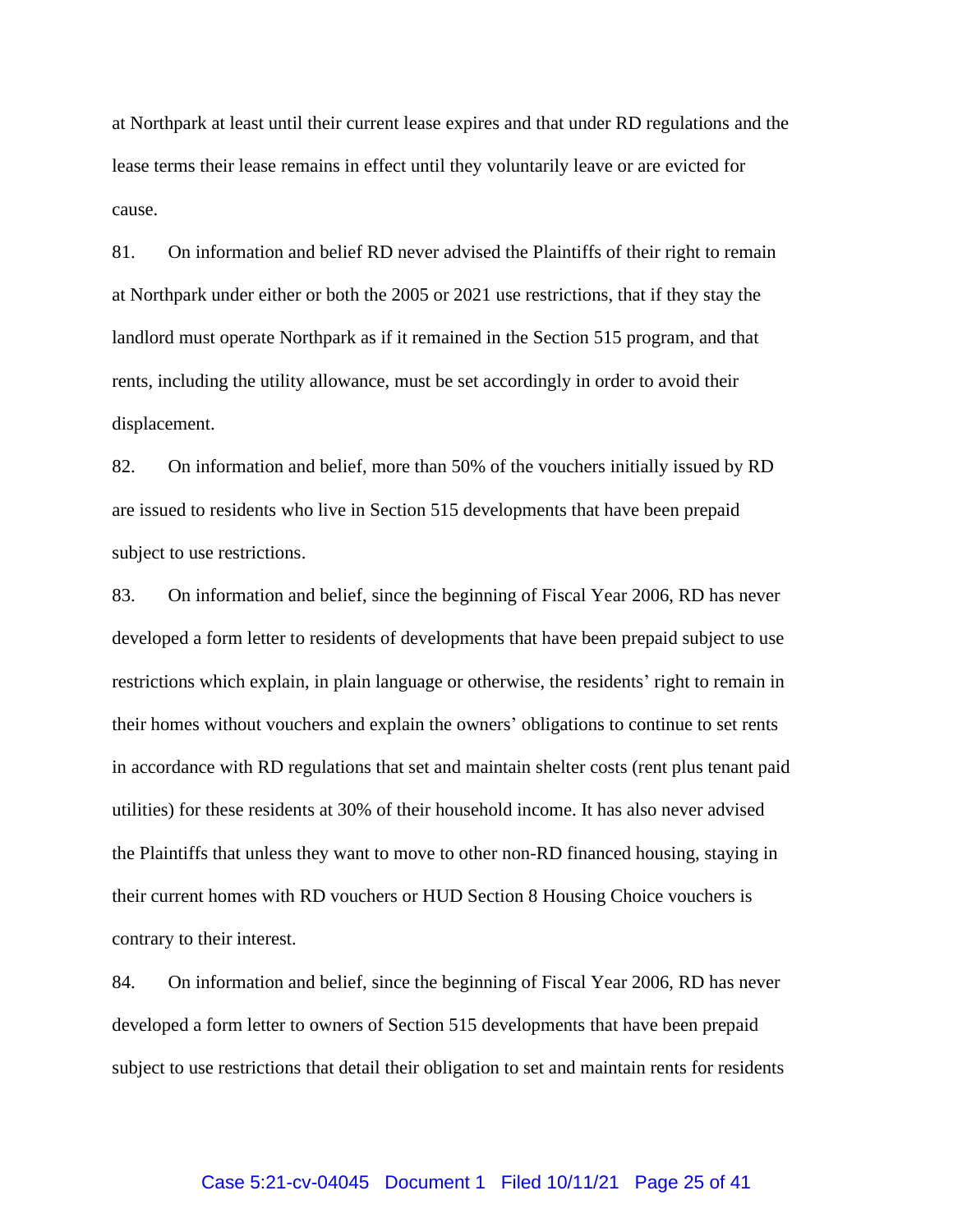who received Rental Assistance prior to the prepayment in accordance with RD regulations that set and maintain their rents at 30% of adjusted household income.

85. In developments like Northpark that are prepaid subject to use restrictions, the RD Voucher subsidy only assists the owner and not the residents. The owner receives RD Voucher payments that the owner would not have received if the owner were forced, in accordance with the use restrictions and ELIHPA, to maintain rents at the levels that they were under the 515 program, before the prepayment. The residents holding a RD Voucher, on the other hand, bear all the burdens of rent increases, utility increases, and loss of income.

86. Residents who secure HUD Section 8 Housing Choice Vouchers, which are typically operated by area public housing authorities pursuant to 42 U.S.C. § 1437f(o), fare no better. The owner is also receiving HUD Voucher payments rather than being obligated to comply with the use restrictions and ELIHPA and maintain rent levels as if the housing remained in the 515 program. While the owner receives this financial benefit, there are material disadvantages to residents when they are treated as HUD Voucher tenants rather than 515 residents. Residents participating in the HUD Section 8 Housing Choice Voucher program lose, either at the outset or after the end of the initial lease term, a variety of rights guaranteed under the use restrictions and ELIHPA, including the loss of good cause eviction protection outside of a lease term, the loss of rent being capped at 30% of a resident's adjusted monthly income, and the loss of a right to have the lease automatically renew at the end of the term.  $42 \text{ U.S.C.}$  §§  $1437\text{f(o)}(2)(B)$ ,  $(o)(3)$ ,  $(o)(7)$ ,  $(d)(1)(B)(ii)$ , (iii), (v); 24 C.F.R. §§ 982.508, 982.310.

87. RD has never developed a HAP contract or tenancy addendum for use in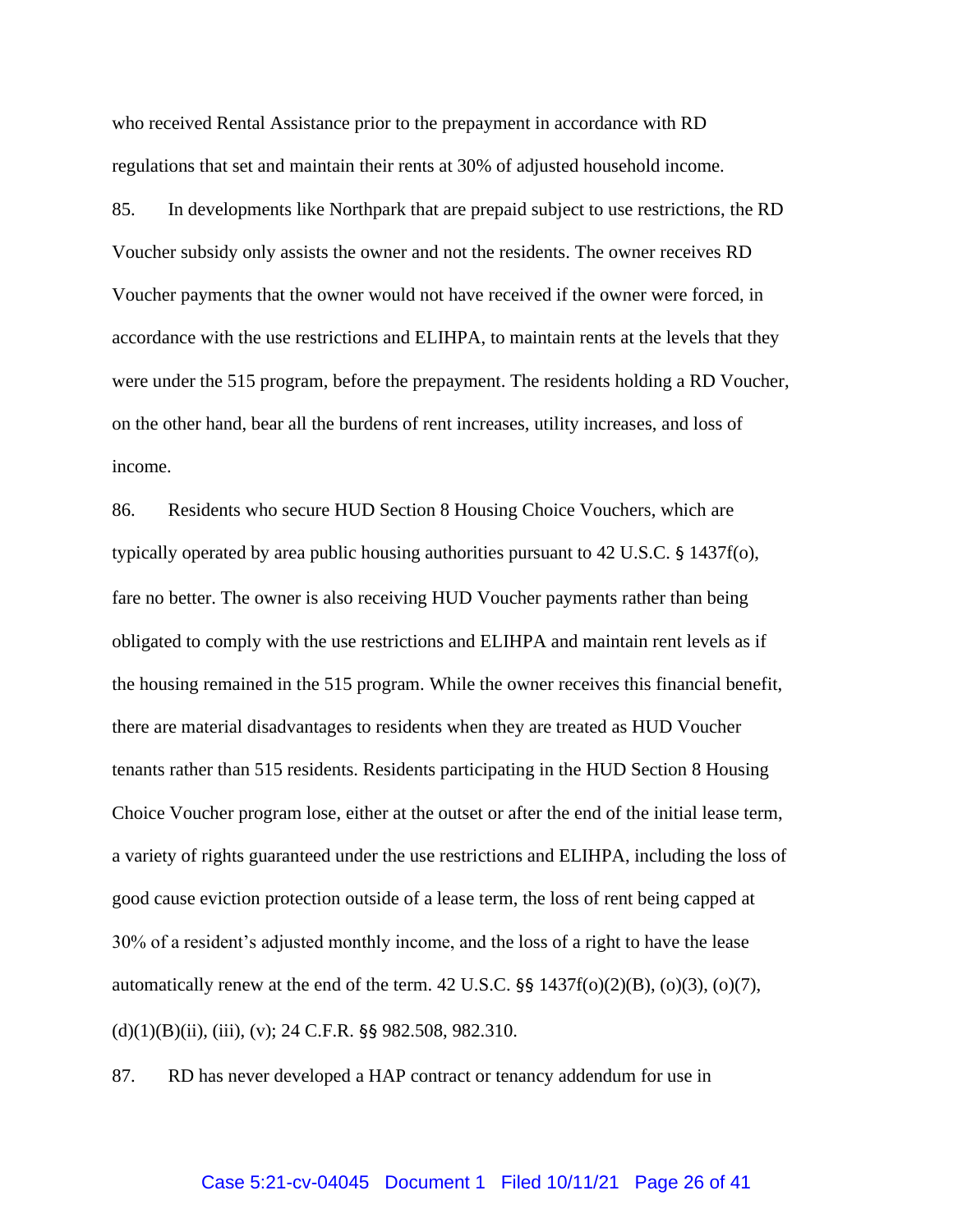developments that are prepaid subject to use restrictions where RD Voucher assistance is extended to remaining residents. Instead, it has been using interlineated HUD Section 8 Housing Choice Voucher program forms that make no reference to the recorded use restrictions and the owners' obligations to continue to operate the housing as if it remained in the 515 program and to follow the regulations set out at 7 C.F.R. § 3560. Both the RD HAP contract and the tenancy addendum, in fact, conflict with the remaining resident use restrictions in a variety of ways, including the type of lease that must be used under the voucher program, the subsequent lease term after the initial lease term, the operating costs that the owner may pass on to the voucher holders, and loss of the good cause termination requirements after the initial lease term.

# **D. The Private Defendants' violations of the Plaintiffs' Residential Leases, and Iowa Landlord Tenant Law.**

88. Despite the fact that the residential leases protect the Plaintiffs from, among other things, rent increases during the term of the lease and termination of the lease can only occur for cause, the Private Defendants have relentlessly pursued the Plaintiffs for the full market rent and made clear that they are solely responsible for the cost of tenant-paid utilities.

89. The August 26, 2021 notice specifically says that it seeks to modify rent, "...for the remaining term of your Lease..." despite the fact that paragraph 25 of the lease limits how the lease may be amended, requires prior USDA approval for any lease modification, that changes are only effective at the end of the initial or successive terms, that any changes must be disclosed by notice at least 30 days prior to the proposed change, and that the tenant is offered either a new lease, or lease amendment. The Private Defendants' actions here constitute an unlawful, mid-course change of the lease terms.

#### Case 5:21-cv-04045 Document 1 Filed 10/11/21 Page 27 of 41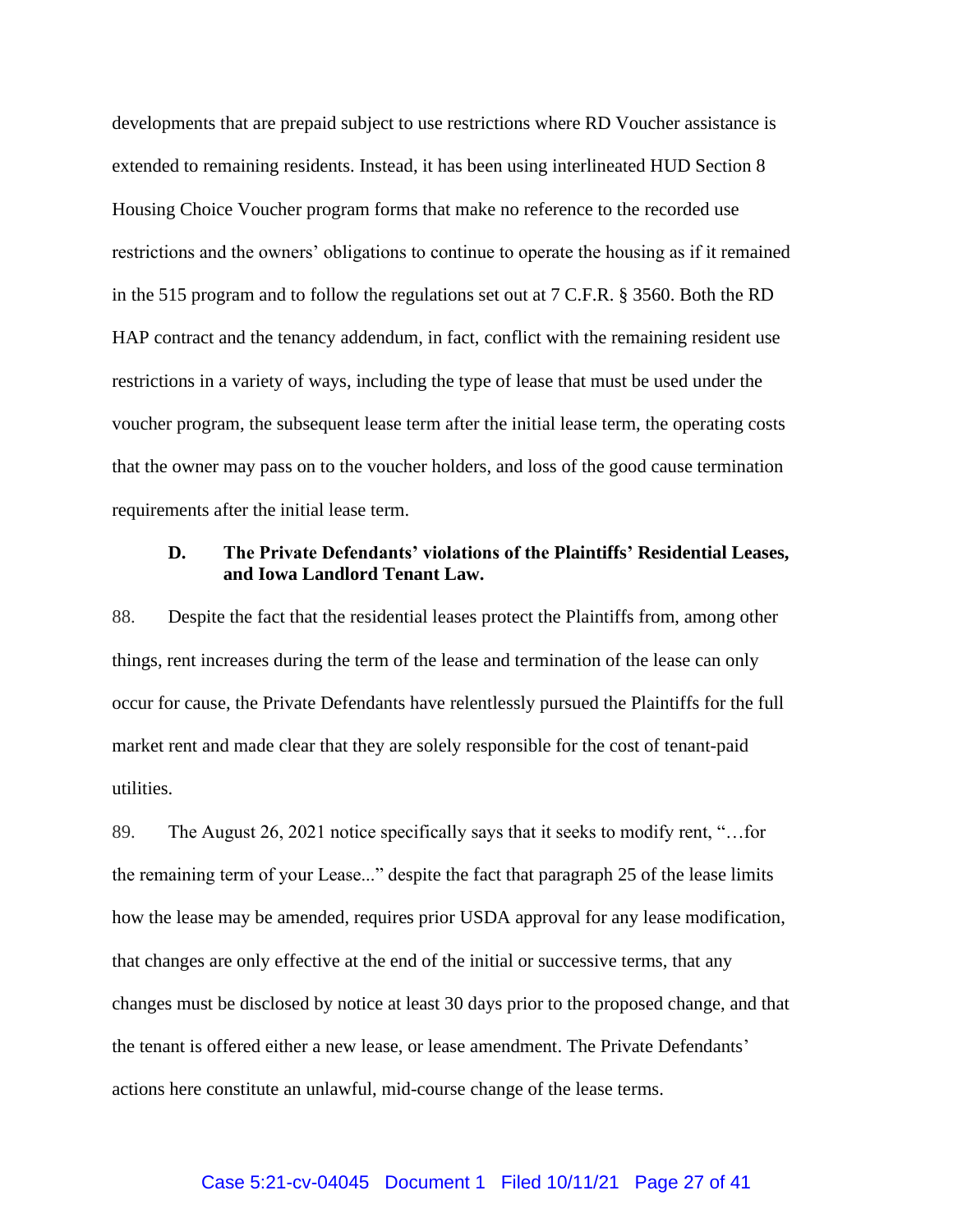90. On information and belief, no proposed increase in rent or other material lease modification by the Private Defendants have received the required prior USDA approval, and no new lease or lease amendment has been issued to the Plaintiffs.

91. The Private Defendants' actions thus violate the various lease provisions by increasing each Plaintiff's rent as a result of prepayment and during their lease terms and failing to inform Plaintiffs right to grieve the increase, pursuant to 7 C.F.R. § 3560.160.

92. The Private Defendants' proposed rent increases also failed to comply with 7 C.F.R. §§ 3560.201-205, 3560.662. This in turn is a violation of paragraph 4G of the respective leases under which "[t]he Owner further agrees to implement changes to the Residents contribution or rental assistance payment only in accordance with the time frames and administrative procedures set forth in Rural Development's handbooks, instructions and regulations related to administration of multi-family housing subsidy programs."

93. The Private Defendants' pursuit of rent increases also contravenes IURLTA's bar on rent increases during the term of Plaintiffs' leases. Iowa Code § 562A.13(5).

94. Paying market rent and utilities without a utility allowance will force all of the Plaintiffs to have to pay several times their prior rent and utilities in order to avoid termination of their leases and eviction from their homes.

95. Plaintiffs have substantially performed and complied with the terms of their leases.

**E. Defendants' Violations of Their Limited English Proficiency Obligations** 96. On information and belief, RD has not followed its own 2016 LEP Guidance when it has interacted with the residents of Northpark, some of whom have Limited English Proficiency. For example, Plaintiff Gomez Palacio, who primarily speaks Spanish, did not

#### Case 5:21-cv-04045 Document 1 Filed 10/11/21 Page 28 of 41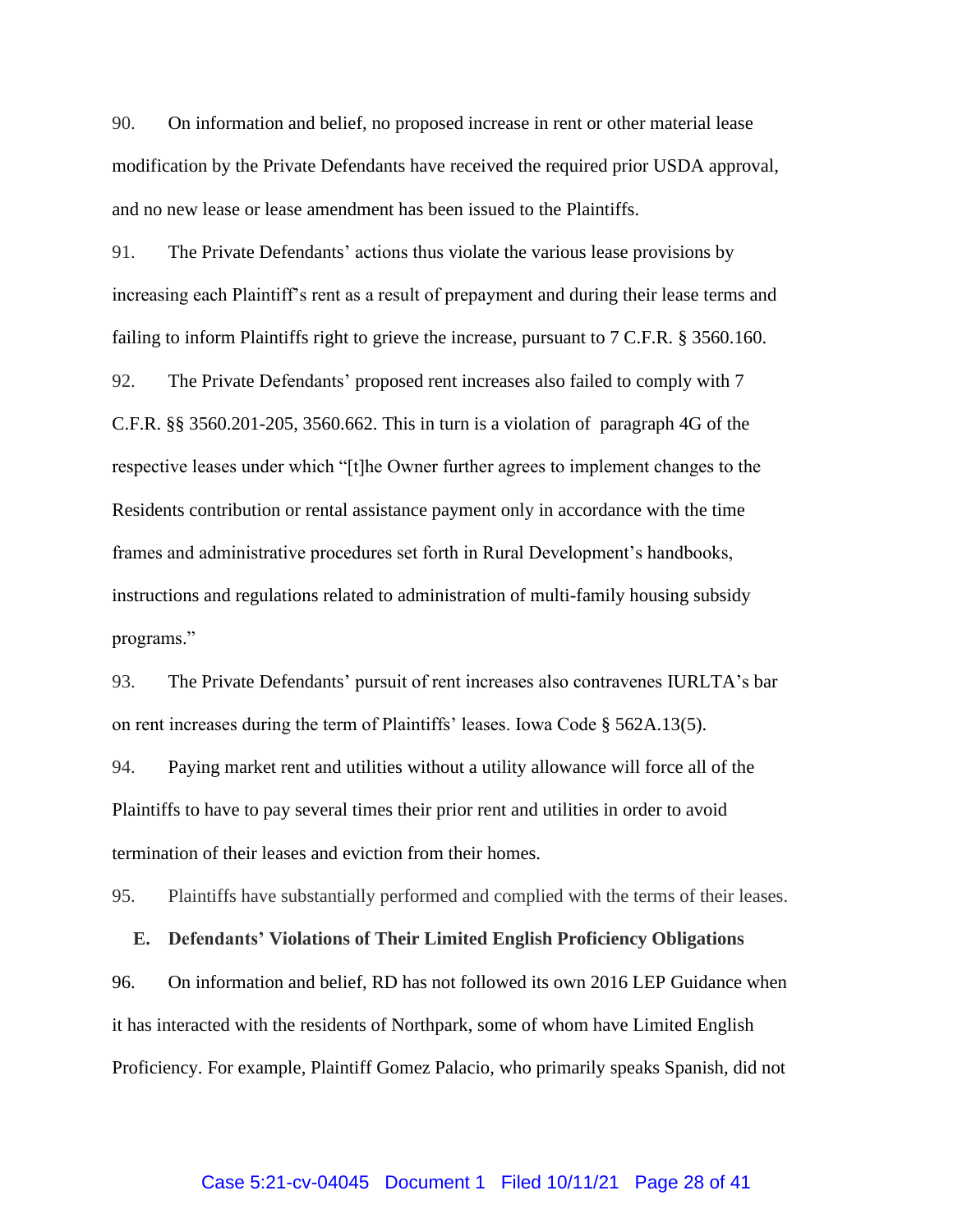fully understand the notices she received from RD or NorthPark LLC. She sought help from a neighbor who was unable to help her understand the notices fully.

97. None of the notices provided by RD to the Plaintiffs in this case regarding prepayment included any LEP instructions, translation or LEP assistance guidance, despite the fact that approximately 30% of Storm Lake residents speak Spanish as their primary language.

98. None of the notices or other vital documents, such as the Plaintiffs' leases, provided by Private Defendants, including the threats of rent increases, have included any LEP instructions, translation or LEP assistance guidance.

99. Plaintiffs have no adequate remedy at law with respect to any of their claims.

#### **VI. CLAIMS FOR RELIEF**

#### **FIRST CLAIM FOR RELIEF**

#### **Violation of the Administrative Procedure Act, 5 U.S.C. § 706 (2)**

# **RD Allowed the 2021 Prepayment in Violation of the 30-year Use Restriction Imposed on Northpark in 2005**

- 100. The Federal Defendants violated 5 U.S.C. § 706(2) by:
	- (1) Allowing the prepayment of the Northpark loan without maintaining the 30 year use restriction that was imposed on the property in 2005 in accordance with 7 C.F.R.  $\S$ § 3560.406(g) and 3560.662, and by lifting or ignoring that use restriction without complying with 7 C.F.R. § 3560.662(f);
	- (2) Allowing Northpark to operate as if it is no longer in the Section 515 program, and thereby breaching their duties under the 2005 use restriction;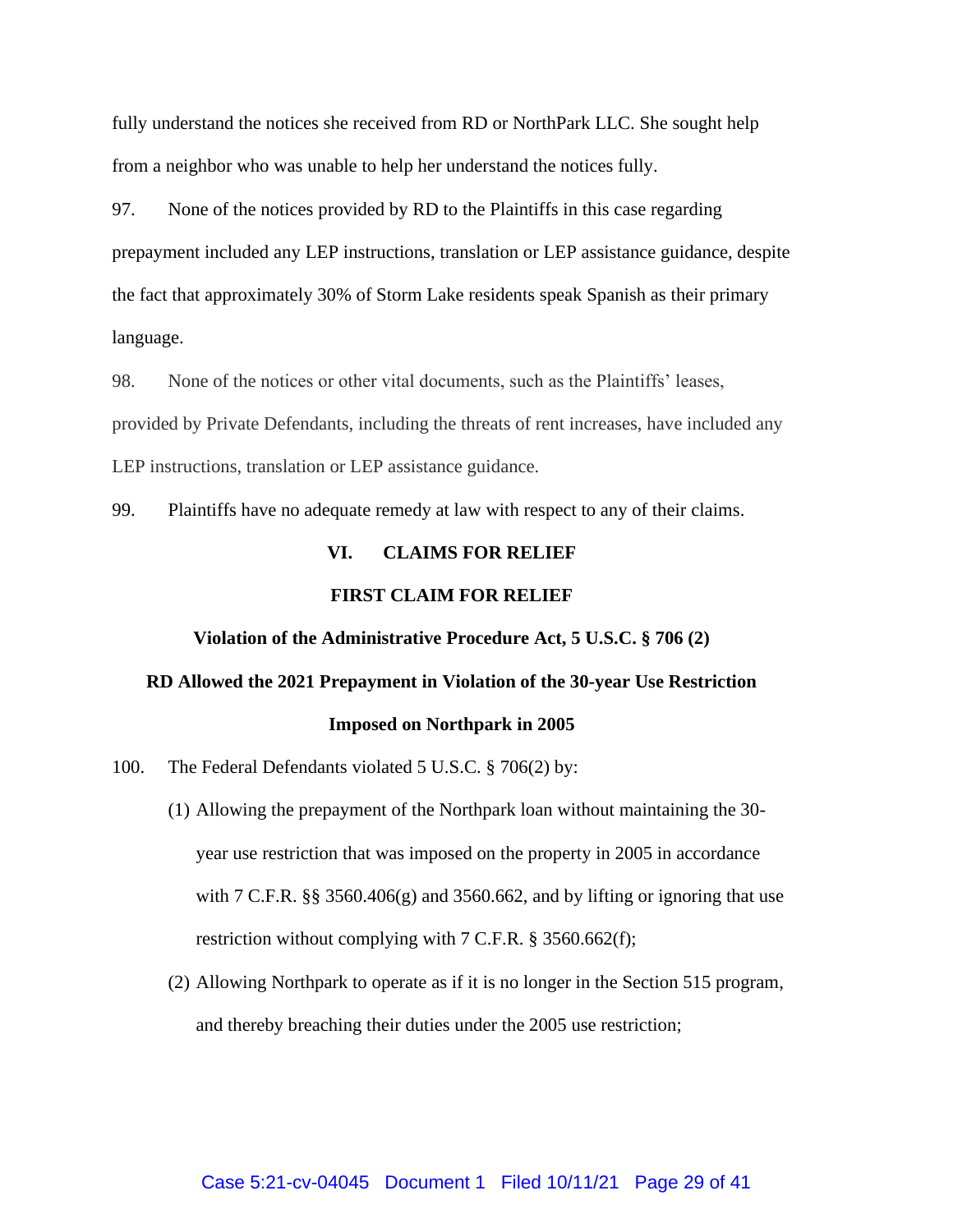- (3) Executing a new use restriction in 2021, to the extent it is in conflict with the 2005 use restriction or sought to invalidate it;
- (4) Federal Defendants' actions are contrary to law and must be set aside because they violate  $5 \text{ U.S.C. }$  \$706(2).

#### **SECOND CLAIM FOR RELIEF**

#### **Violation of the Administrative Procedure Act, 5 U.S.C. § 706(2)**

# **RD's Determination of Impact of Prepayment on Minority Housing Opportunities is Inconsistent with the Authorizing Statute and Anti-Displacement Requirements.**

101. The Federal Defendants have violated 5 U.S.C. § 706(2) by:

(1) Applying regulations that are inconsistent with the requirement of 42 U.S.C. § 1472(c)(5)(G)(ii), which only allow RD to approve an owner's prepayment request upon a determination that the prepayment would not "materially affect" minority housing opportunities;

(2) Allowing the approval of an owner's prepayment request upon a determination that the prepayment would not "disproportionally adversely affect" minority housing opportunities 7 C.F.R. 3560.658(b);

(3) Applying regulations that fail to incorporate consideration of the implications of its actions or inactions in permitting the prepayment of the Northpark Section 515 loans;

(4) Violating their obligation under 42 U.S.C. § 1471 to operate their programs so that involuntary displacement of families is avoided.

102. Federal Defendants' decision here to apply the unlawful regulations is thus contrary to law and must be set aside in accordance with 5 U.S.C. § 706.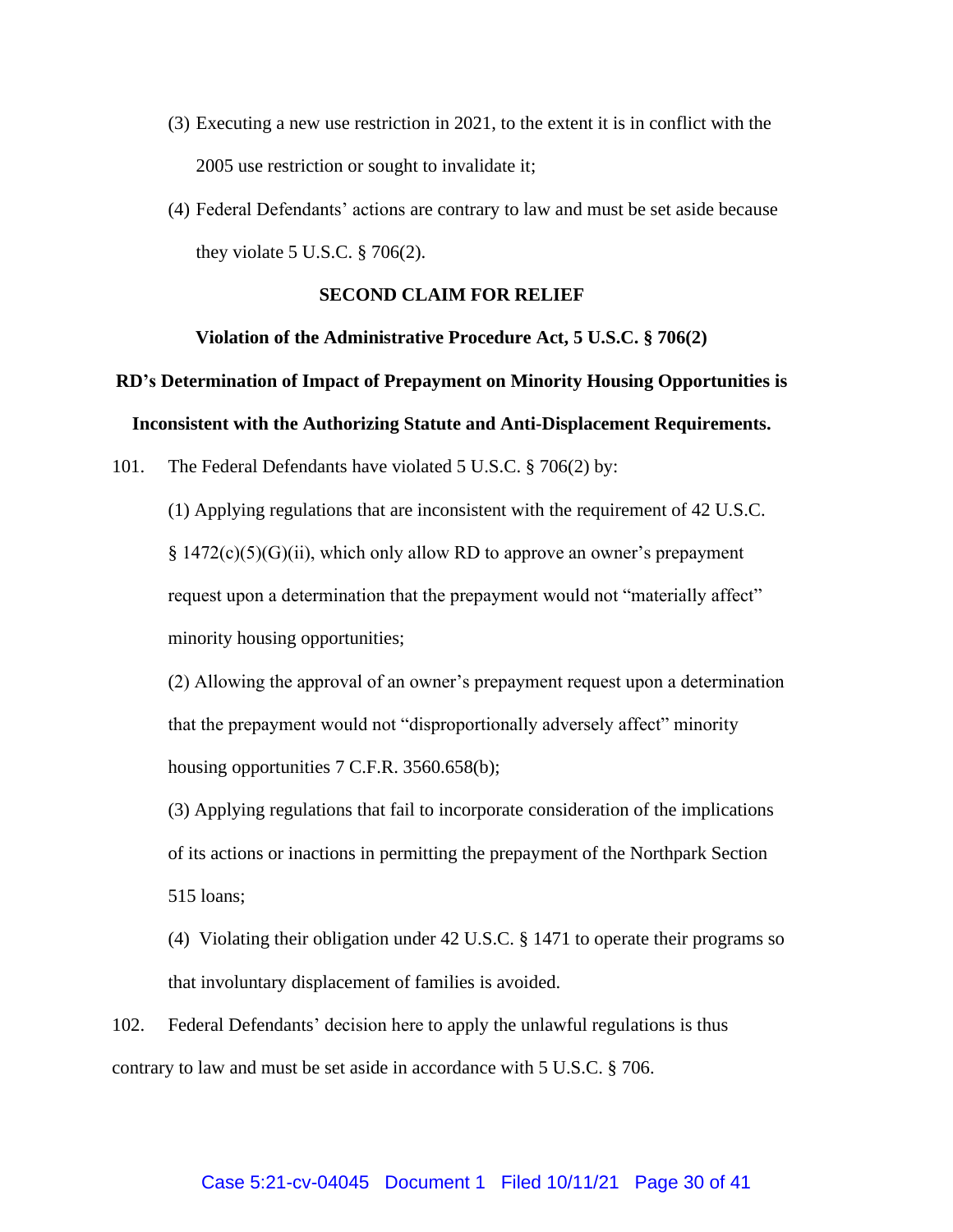#### **THIRD CLAIM FOR RELIEF**

#### **Violation of the Administrative Procedure Act, 5 U.S.C. § 706(2)**

# **Violation of the Plaintiffs' Regulatory, Statutory and Constitutional Due Process Rights**

- 103. The Federal Defendants violated 5 U.S.C. § 706(1) and (2) by:
	- (1) failing to advise them of all the reasons why they approved the prepayment of Northpark;
	- (2) withholding their right to appeal the agency's decision to approve the Northpark prepayment by not informing them of their due process rights under 7 U.S.C. § 6991 *et seq.*, 42 U.S.C. § 1480(g), and 7 C.F.R, Part 11.
	- (3) failing to provide them with their  $5<sup>th</sup>$  Amendment Constitutional right to due process;

104. Federal Defendants' actions violated plaintiffs' statutory, regulatory and constitutional due process rights, and must be set aside in accordance with 5 U.S.C. § 706.

#### **FOURTH CLAIM FOR RELIEF**

# **Violation of the Administrative Procedure Act, 5 U.S.C. § 706.**

#### **Violation of the Fair Housing Act, 42 U.S.C. §§ 3604(b), 3608(e)(5)**

- 105. The Federal Defendants violated 5 U.S.C. § 706 by:
	- (1) knowingly continuing to apply the higher, more onerous disproportionate standard for determining the impact of a prepayment against minorities than is proscribed under ELIHPA and thereby denying minority households their legal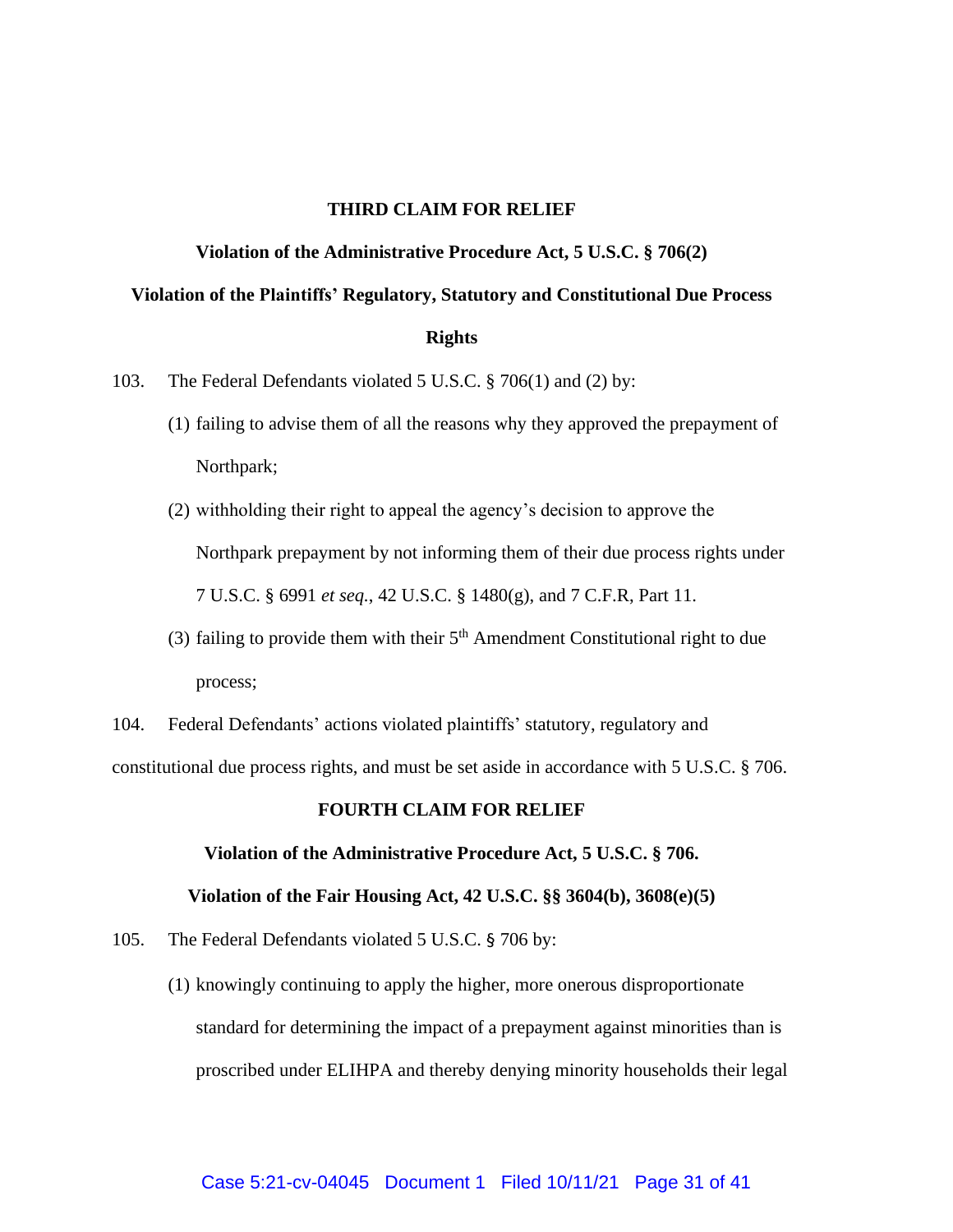rights under ELIHPA to have their RD housing protected from prepayment, so that they have a more secure, affordable, and long-term source of housing;

- (2) applying the higher standard at Northpark in violation of the Fair Housing Act's duty not to discriminate by intent or effect on the basis of race or color;
- (3) authorizing the prepayment of Northpark under this unlawful elevated standard, which constitutes final agency action for which there is no other adequate remedy; and
- (4) failing to consider the effects its actions would have on minority households.

106. By acting in this manner, Federal Defendants' breached their duty to affirmatively further fair housing and its duty not to discriminate and deprived Plaintiffs of rights they are guaranteed under those statutory provisions. See 42 U.S.C. §§ 3604(b), and  $3608(e)(5)$ .

107. Federal Defendants' actions must be set aside because they are "not in accordance with law." 5 U.S.C. § 706(2)(A).

#### **FIFTH CLAIM FOR RELIEF**

#### **5 U.S.C. § 706(1) and (2)**

# **RD's Administration of the Rural Voucher Program is Contrary to Law and Arbitrary and Capricious.**

- 108. The Federal Defendants violated 5 U.S.C. § 706 by:
	- (1) engaging in a pattern and practice of offering and issuing vouchers to all residents of developments that are prepaid subject to use restrictions, without regard to whether the remaining residents face displacement or financial hardship by staying in the prepaid development, in violation of ELIHPA's prepayment restrictions by relieving owners of their obligation to financially support remaining residents after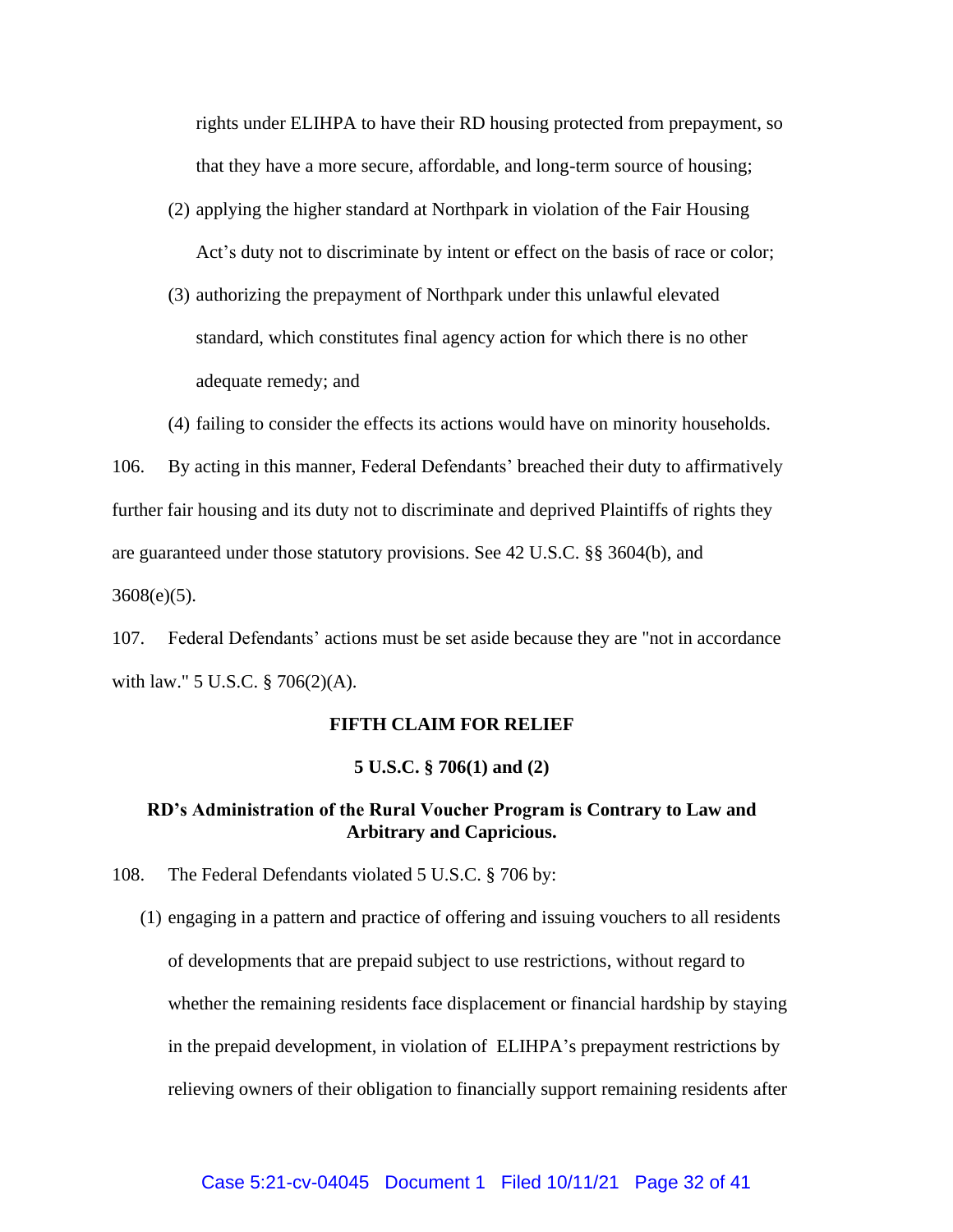the prepayment and contrary to ELIHPA's intent to preserve 515 housing and discourage prepayments.

- (2) engaging in a pattern and practice of offering vouchers to households that remain in a development prepaid subject to use restrictions, in violation of the purposes of the appropriations acts authorizing the voucher program, the RD Voucher Program Guide and the RD Federal Register Voucher notices because these residents do not face a threat of displacement or financial hardship.
- (3) encouraging prepayments and thereby violating ELIHPA by offering vouchers which, in developments subject to use restrictions, only help the owner and not the residents.
- (4) requiring the use of an interlineated HUD Section 8 voucher HAP contract and tenancy addendum that, in cases of prepayments made subject to use restrictions, violate these restrictions and the rights the residents that are guaranteed under RD regulations codified at 7 C.F.R. §§ 3560.156 -160.

109. The Federal Defendants also operate the voucher program in an arbitrary and capricious manner, in violation of 5 U.S.C. § 706, by:

- (1) not allowing residents to apply for RD vouchers until the prepayment has occurred, leaving them vulnerable to paying market rents, as they are often unable to apply for and receive vouchers within 60 days of the prepayment or to move;
- (2) authorizing RD to issue voucher eligibility notices up to 90 days after they are requested notwithstanding the fact that RD will only allow retroactive payments to owners for 60 days. 61 Fed. Reg. 42309, 42311 (June 29, 2016)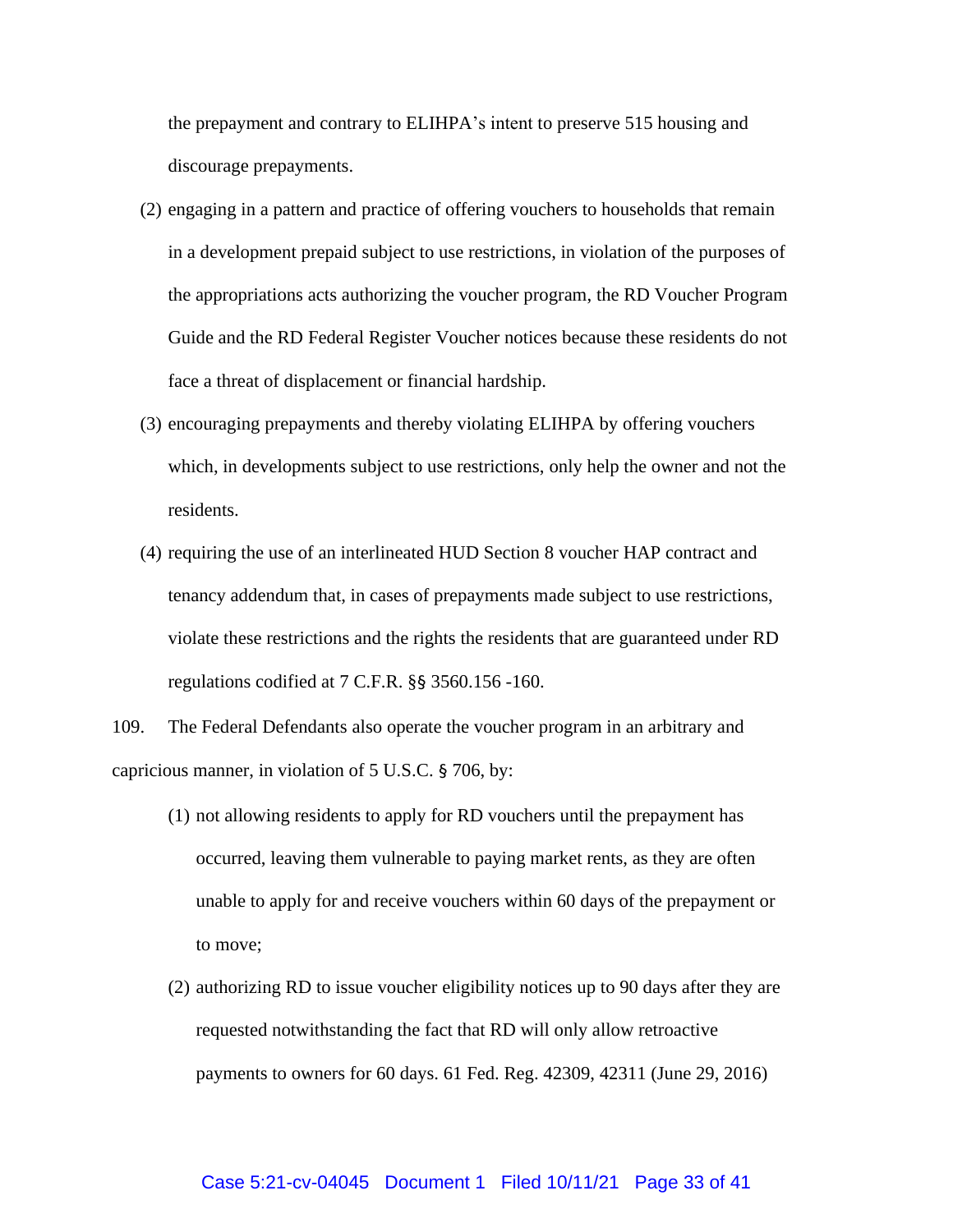$(\P \amalg 3)$ .

- (3) not providing residents with a copy of the voucher guide or otherwise ensuring that both residents and owners have a clear and full understanding of the options that they have for staying in their homes including the residents' right to remain in their units under their current leases subject to use restrictions;
- (4) not clearly explaining to resident that choosing a voucher may be contrary to their financial and other interests;
- (5) failing to clearly advise owners prior to approving a prepayment that residents may stay in their homes under their current leases at least until their expiration; and
- (6) failing to clearly advise owners prior to approving a prepayment that residents do not need to apply for a voucher to remain in their homes when a prepayment is made subject to use restrictions.

110. The Federal Defendants' practices violate 5 U.S.C. § 706(2) because they are contrary to law and arbitrary and capricious.

# **SIXTH CLAIM FOR RELIEF**

#### **Violation of Limited English Proficiency Requirements**

#### **Title VI and Fair Housing Act**

111. The Federal and Private Defendants violated the mandates against national origin discrimination by:

(1) failing to comply Limited English Proficiency requirements when issuing leases, notices to the Plaintiffs without any instructions, translation or LEP assistance guidance, in violation of the Plaintiffs' civil rights, including Title VI of the Civil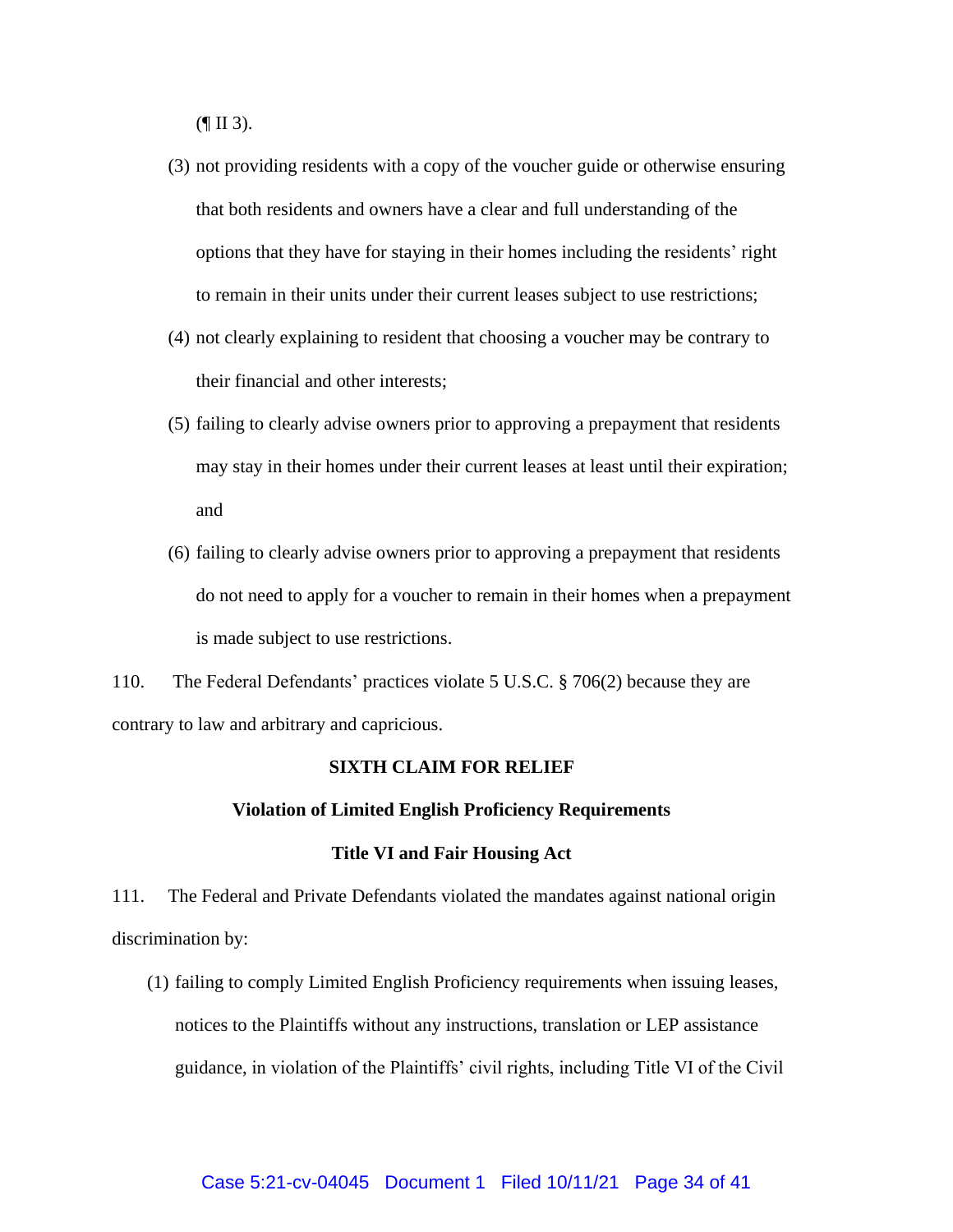Rights Act of 1964, 42 U.S.C. § 2000D et seq., and the Fair Housing Act 42 U.S.C. § 3601 et seq and entitling them to relief, including under 5 U.S.C. § 706 against the Federal Defendants.

#### **SEVENTH CLAIM FOR RELIEF**

# **Private Defendants Violation of the Use Restriction, 42 U.S.C. § 1485 and its implementing regulations, Plaintiffs' Leases, Iowa Uniform Residential Landlord Tenant Act**

112. The Private Defendants violated the 2005 and 2021 use restrictions, 42 U.S.C. § 1485 and its implementing regulations (7 C.F.R. 3560 Part 3560, Subpart N), Plaintiffs' leases, and Iowa Landlord Tenant Law when they issued August 26, 2021 notices to the Plaintiffs that increase the Plaintiffs' rents effective October 1, 2021 and repeatedly insisted that the Plaintiffs secure RD Vouchers or HUD Section 8 Housing Choice Vouchers, despite the fact that:

- (1) The 2005 use restriction requires that the Private Defendants continue to operate Northpark as RD Section 515 affordable housing (consistent with 42 U.S.C. § 1485 and its implementing regulations) for very-low, low, and moderate-income residents and applicants and the 2021 use restriction requires the owner to operate the housing as Section 515 affordable housing for the benefit of the residents living at the development as of the date of prepayment;
- (2) The residential leases bar the threatened rent increases or changes in the terms of their tenancies;
- (3) IURLTA, at Iowa Code § 562A.13(5), prohibits rent increases during the term of a lease; and

#### Case 5:21-cv-04045 Document 1 Filed 10/11/21 Page 35 of 41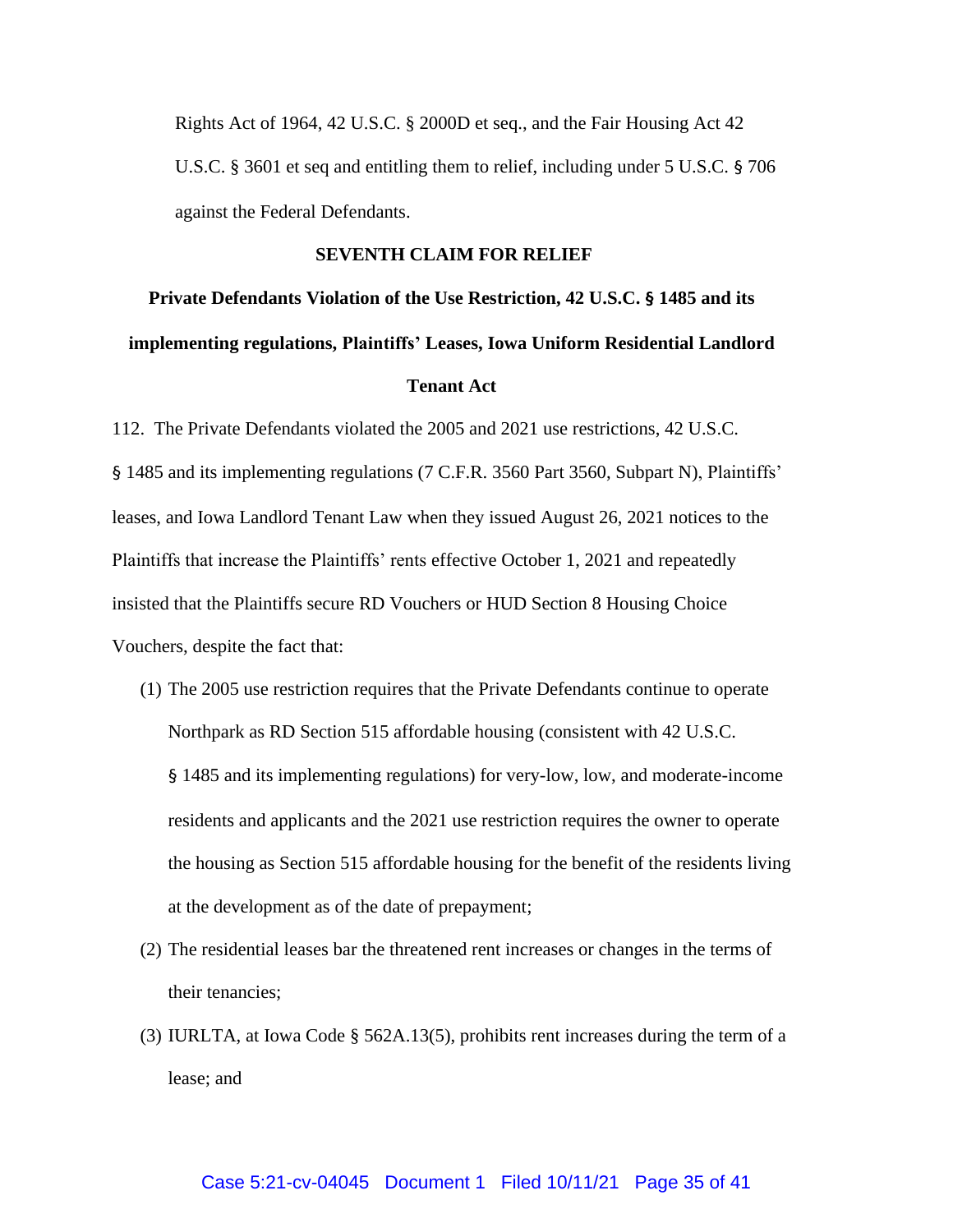(4) IURLTA, at Iowa Code § 562A.11, prohibits lease provisions that waive rights under another section of IURLTA.

#### **EIGHTH CLAIM FOR RELIEF**

#### **Private Defendants Violation of the Use Restriction and No Consideration**

113. The Private Defendants' insistence that each plaintiff must pay the market rent for the apartment or secure a RD Voucher or HUD Section 8 Housing Choice Voucher and sign a new lease and a tenancy addendum violates the 2005 use restriction that requires the Private Defendants to operate the property in compliance with the RD Section 515 affordable housing program and applicable regulations for the purpose of housing very low, low, and moderate-income households as well as the 2021 use restriction which obligates the Private Defendants to operate the housing in the same manner for the benefit of the residents living at the development as of the date of prepayment.

114. As residents of a development prepaid subject to use restrictions, the Plaintiffs gain no benefit from securing a RD voucher or a HUD Section 8 Housing Choice Voucher. Plaintiffs who are forced to secure RD Vouchers or HUD Section 8 Housing Choice Vouchers and enter into new leases subject to the HUD HAP Contract and Tenancy Addendum are financially and otherwise worse off than if they stayed in their homes subject to the use restrictions imposed on Northpark. Any leases entered into by the Plaintiffs and the Private Defendants therefore lack consideration and are void.

#### **VII. PRAYER FOR RELIEF**

WHEREFORE, Plaintiffs pray for:

A. A declaratory judgment pronouncing that:

i. The actions and omissions of the Federal Defendants are arbitrary,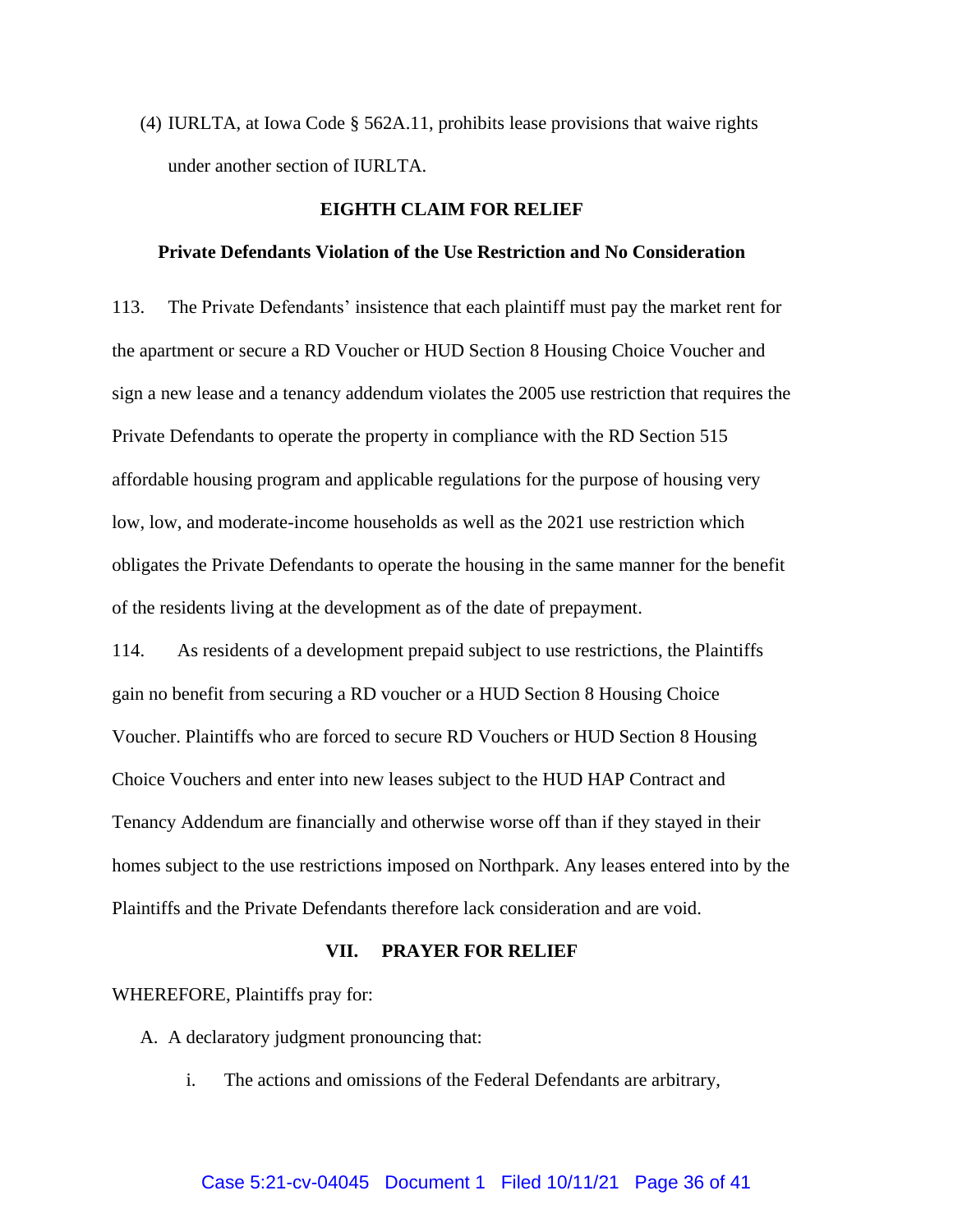capricious, and otherwise not in accordance with the law and without observance of procedure required by law under the USDA statutes, implementing regulations, and handbooks, in violation of the Administrative Procedure Act, 5 U.S.C. § 706;

- ii. The Federal Defendants' prepayment regulations applying a disproportionate effect rather than a material effect on minority housing opportunities, are unlawful and invalid as contrary to ELIHPA, 42 U.S.C. § 1472(c)(5), and in violation of the Administrative Procedure Act, 5 U.S.C. § 706;
- iii. The actions and omissions of the Federal Defendants violate the Fifth Amendment to the U.S. Constitution, 7 U.S.C. § 6991, 42 U.S.C. § 1480(g), and 7 C.F.R. Part 11;
- iv. The actions and omissions of the Federal Defendants violate 42 U.S.C. § 1471 and the obligation to operate their programs so that involuntary displacement of families is avoided;
- v. The actions and omissions of the Defendants violate Title VI of the Civil Rights Act and the Fair Housing Act;
- vi. The 2005 use restrictions remain in full force and effect and the 2021 use restrictions remain in full force and effect to the extent that they do not conflict with the terms of the 2005 use restriction;
- vii. The Federal and Private Defendants' actions and omissions are in violation of the 2005 and 2021 use restrictions;
- viii. The Federal Defendants' use of the HUD Section 8 voucher HAP Contract

#### Case 5:21-cv-04045 Document 1 Filed 10/11/21 Page 37 of 41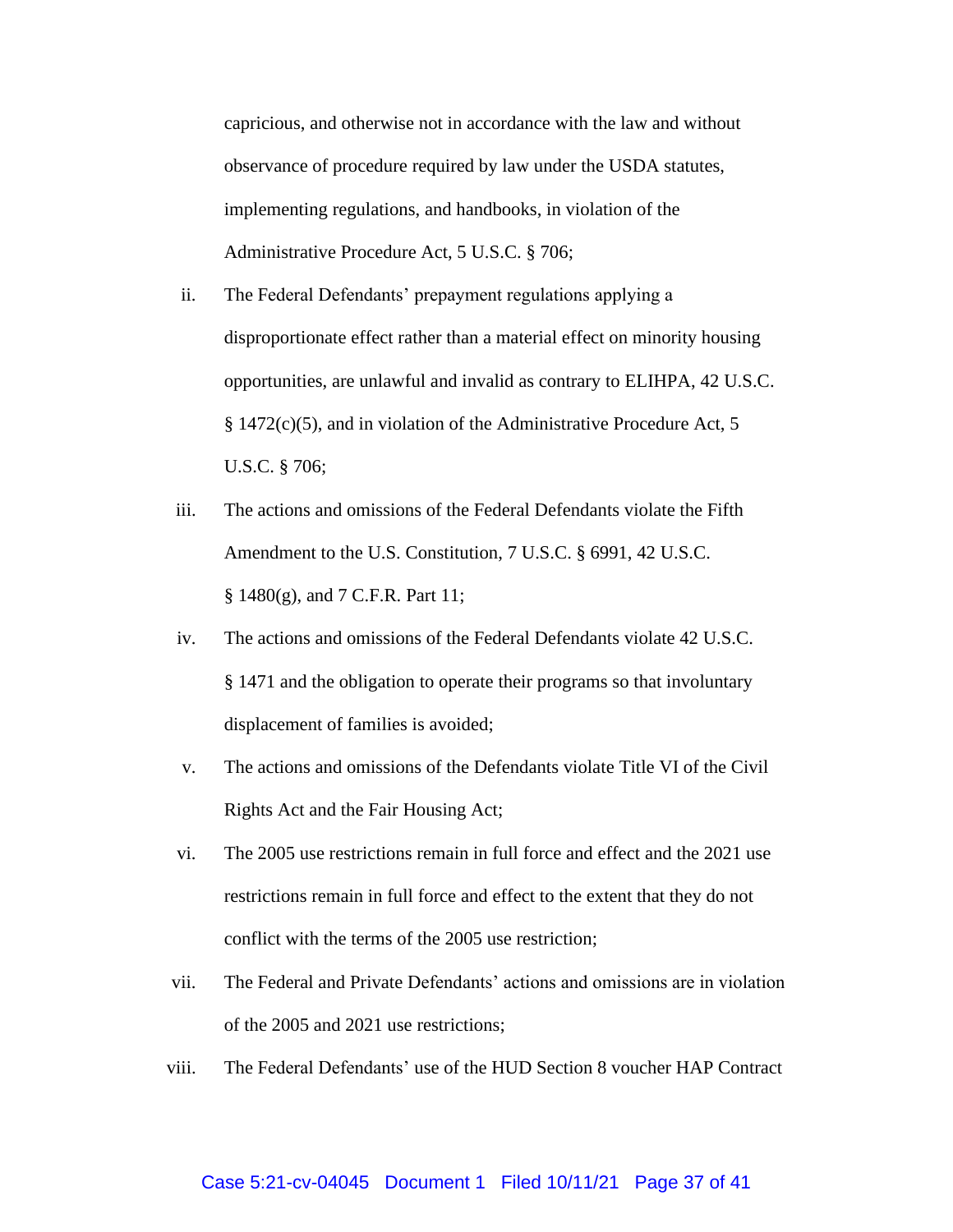and tenancy addendum violate owners', who prepay their loans subject to use restrictions, obligations to operate the housing consistent with the requirement of 42 U.S.C. § 1485 and RD Regulations published at 7 C.F.R. Part 3560;

- ix. The Federal Defendants' actions and omissions with respect to the operation of the Voucher Program are contrary to law and otherwise arbitrary and capricious;
- x. The Private Defendants' actions and omissions violate the Plaintiffs' residential lease, and Iowa Code §§ 562A.13(5) (unauthorized rent increases) and 562A.11 (barred lease provisions); and
- xi. The Private Defendants are subject to and obligated to comply with the CARES Act's 30-day termination notice prior to filing any eviction action for non-payment of rent.
- B. Enter a preliminary and permanent injunction, without bond, enforcing those declarations and requiring:
	- i. the operation of Northpark in conformance with the 2005 use restrictions, the 2021 use restrictions to the extent that they are not in conflict, and all statutes and regulations applicable to Section 515 housing, including regulations set out at 7 C.F.R Part 3560, including complying with setting shelter costs (rent plus tenant-paid utilities) to reflect no more than 30% of the tenant's adjusted monthly income, tenant grievance rights, and other tenant protections;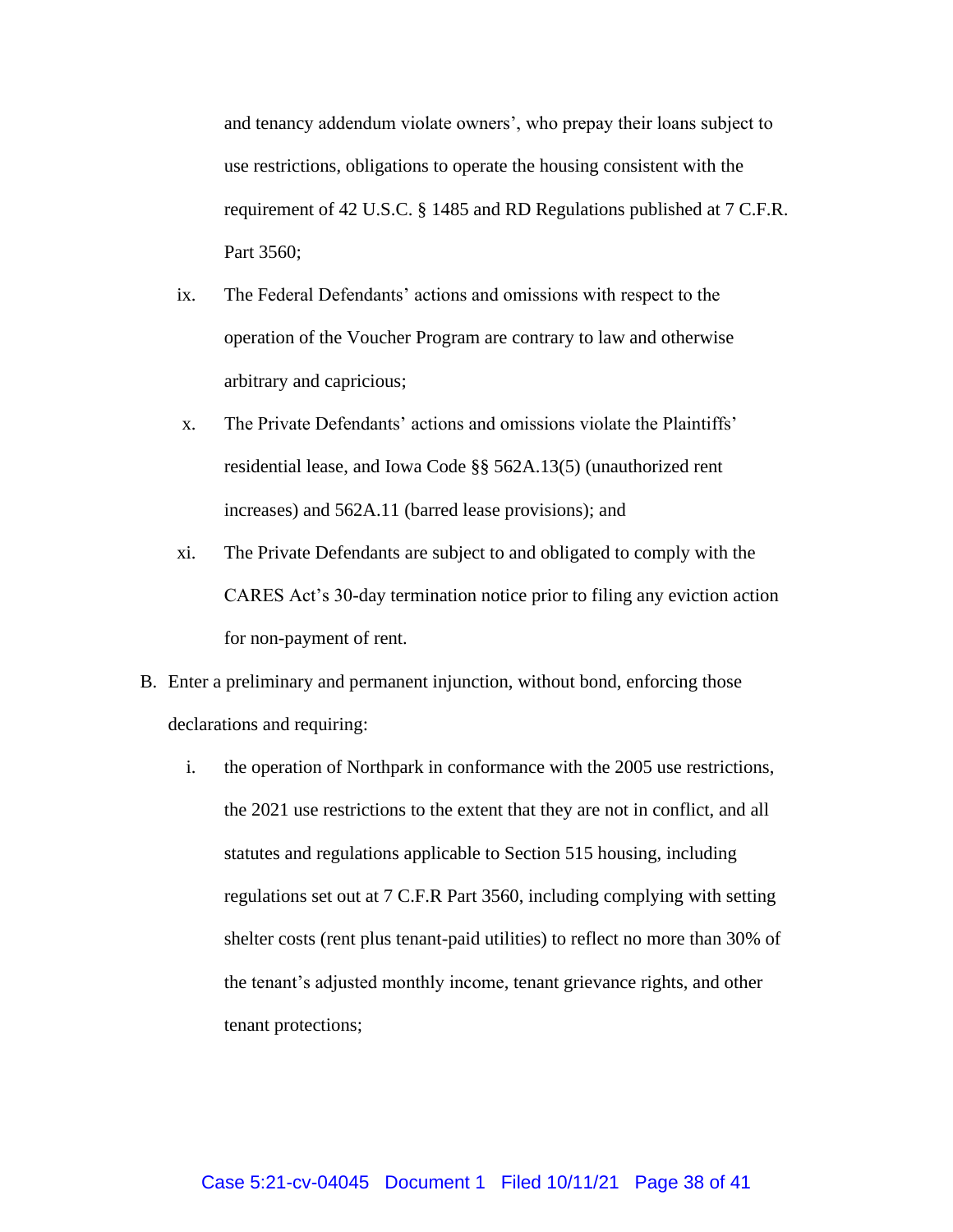- ii. the Federal Defendants not to apply the standards set forth in the prepayment regulations, 7 C.F.R. § 3560.658(b), to the extent that they are inconsistent with the Federal Defendants' obligations to ensure that there is no material effect on minority housing opportunities as a result of a prepayment;
- iii. compliance with the terms of the Plaintiffs' residential leases, including protecting them from eviction without cause, displacement, termination of utility allowances, and increasing Plaintiffs' rent beyond 30% of adjusted household income for shelter costs (rent plus tenant-paid utilities);
- iv. the Private Defendants to cease mandating that the Plaintiffs secure either a RD Voucher or HUD Section 8 Housing Choice Voucher, or making offers to move the Plaintiffs or execute rental agreements with them at another property owned or managed by the Private Defendants;
- v. If a Plaintiff has been issued a RD Voucher but has not entered into a lease agreement with the Private Defendants, the Federal Defendants shall indefinitely postpone the date by which the Plaintiff must enter into a lease and execute the HUD Tenancy Addendum with the Private Defendants if the Plaintiff chooses to remain in their home;
- vi. the Federal Defendants to cease using HUD's Section 8 HAP Contract and Tenancy Addendum, including requiring the execution of these documents as a condition of the Plaintiffs using a RD Voucher; and
- vii. the Federal Defendants to stop administering the voucher program in a manner that is contrary to law and otherwise arbitrary and capricious.

#### Case 5:21-cv-04045 Document 1 Filed 10/11/21 Page 39 of 41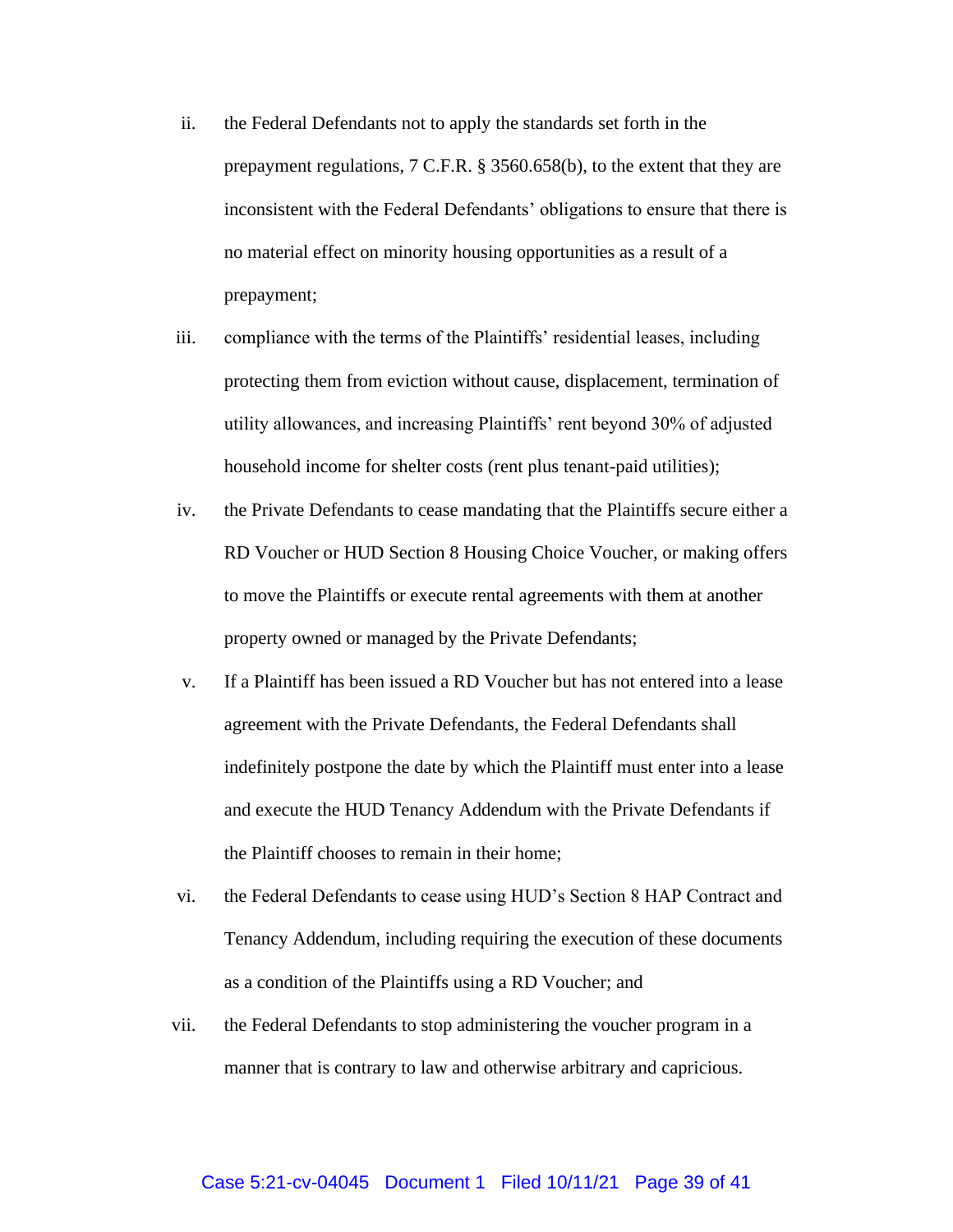C. An award of Plaintiffs' costs and reasonable attorney fees; and

D. Such other and further legal and equitable relief as this Court deems just and proper.

DATED this 10<sup>th</sup> day of October, 2021.

Respectfully submitted,  $\overline{\phantom{a}}$ 

Alexander Vincent Kornya Attorney for Plaintiffs IOWA LEGAL AID  $1111$  9<sup>th</sup> Street, Suite 230 Des Moines, IA 50314 TEL: (515) 243-1193 FAX: (515) 244-4618 E-MAIL: [akornya@iowalaw.org](mailto:akornya@iowalaw.org)

/s/ Ericka Petersen Ericka Petersen Attorney for Plaintiffs IOWA LEGAL AID 1700 S.  $1<sup>st</sup>$  Avenue Iowa City, IA 52240 TEL: (319) 351-6570 FAX: (319) 351-0079 E-MAIL: [epetersen@iowalaw.org](mailto:epetersen@iowalaw.org)

/s/ Grant D. Beckwith\_\_\_\_\_\_\_\_\_\_ Grant D. Beckwith Attorney for Plaintiffs IOWA LEGAL AID 507<sup>7th</sup> Street, Suite 402 Sioux City, IA 51101-1316 TEL: (712) 277-8686 FAX: (712) 277-2554 E-MAIL: [gbeckwith@iowalaw.org](mailto:gbeckwith@iowalaw.org)

/s/Katherine E. Walz Katherine E. Walz Attorney for Plaintiffs NATIONAL HOUSING LAW PROJECT 1663 Mission St., Suite 460 San Francisco, CA 94103